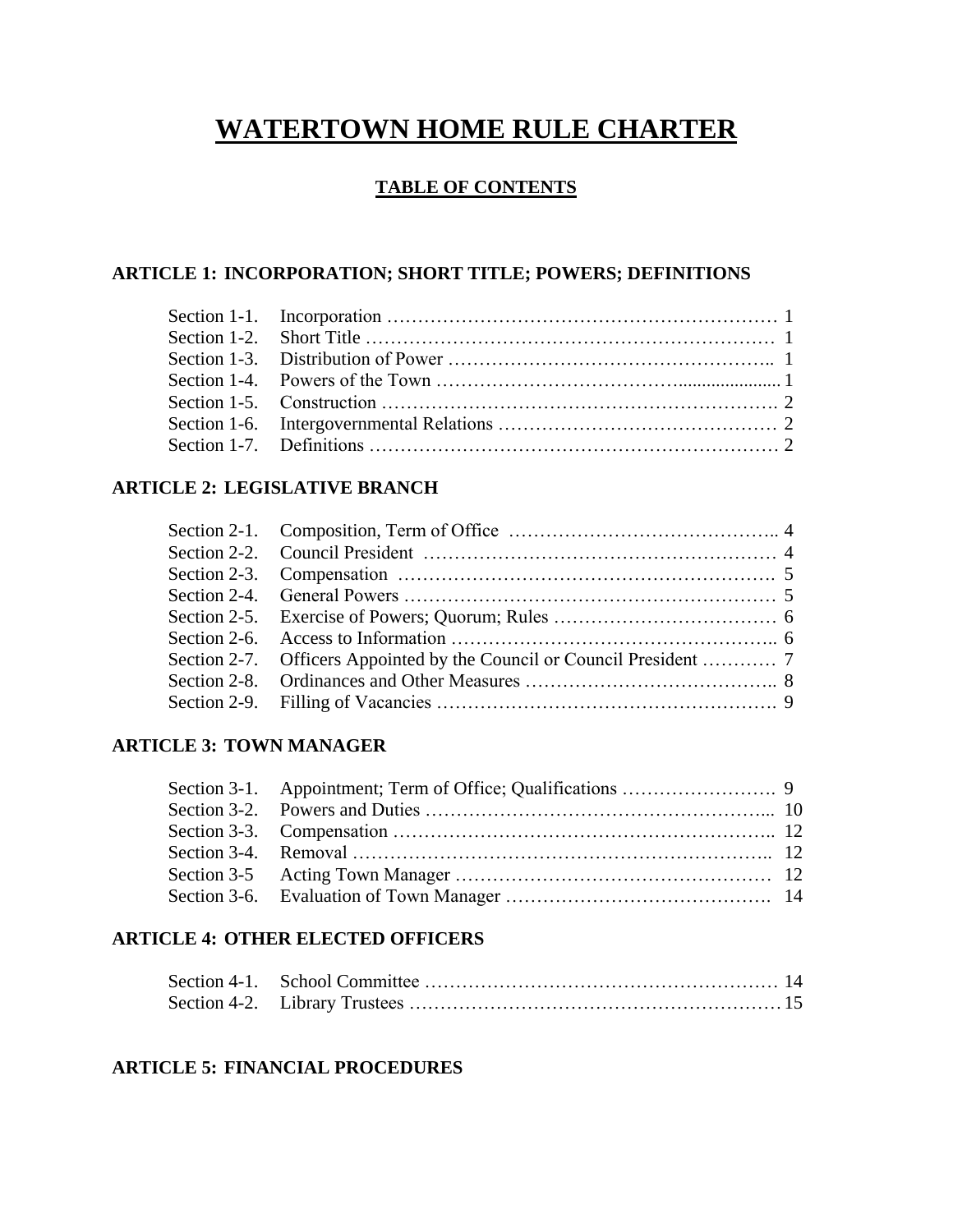# **ARTICLE 6: ADMINISTRATIVE ORGANIZATION**

## **ARTICLE 7: NOMINATIONS, ELECTIONS, INITIATIVE AND REFERENDUM**

| Section 7-1. |  |
|--------------|--|
| Section 7-2. |  |
| Section 7-3. |  |
| Section 7-4. |  |
| Section 7-5. |  |
| Section 7-6. |  |
| Section 7-7. |  |
| Section 7-8. |  |
| Section 7-9. |  |
|              |  |
|              |  |
|              |  |
|              |  |
|              |  |

## **ARTICLE 8: GENERAL PROVISIONS**

| Section 8-1. |                                                             |  |
|--------------|-------------------------------------------------------------|--|
| Section 8-2. |                                                             |  |
| Section 8-3. |                                                             |  |
| Section 8-4. |                                                             |  |
| Section 8-5. |                                                             |  |
| Section 8-6. | Uniform Procedures Applicable to Multiple Member Bodies  27 |  |
| Section 8-7. |                                                             |  |
|              |                                                             |  |
|              |                                                             |  |
|              |                                                             |  |
|              |                                                             |  |

## **ARTICLE 9: TRANSITIONAL PROVISIONS**

|--|--|--|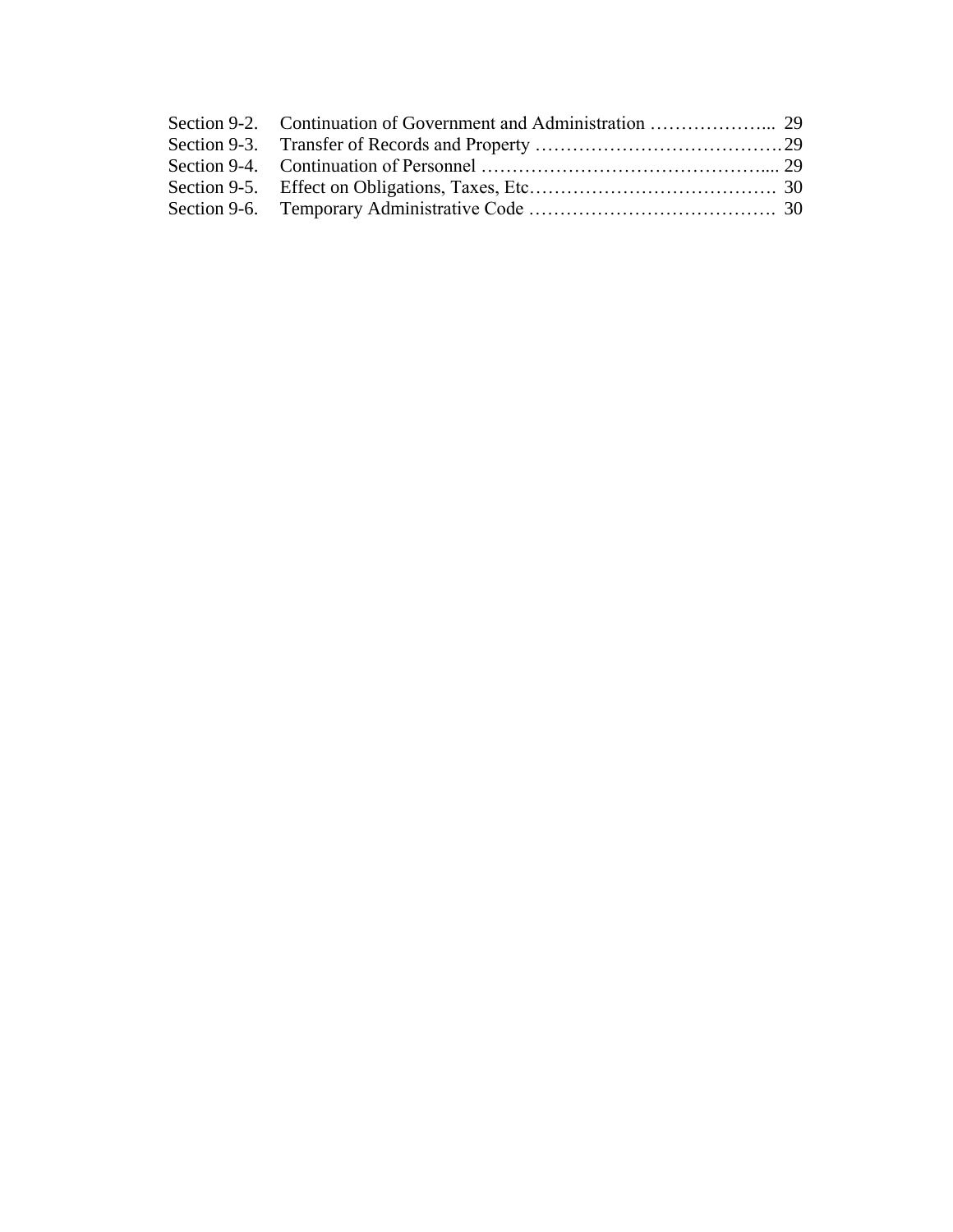# **WATERTOWN HOME RULE CHARTER**

## **(As Amended through Chapter 98 of the Acts of 2001 and Acceptance by the voters, November 6, 2001; Further Amended by Town Council Proposal and accepted by the voters on November 8, 2011)**

## **ARTICLE 1**

### **INCORPORATION; SHORT TITLE; POWERS; DEFINITIONS**

#### **SECTION 1-1 INCORPORATION**

The inhabitants of the Town of Watertown, within the territorial limits established by law, shall continue to be a municipal corporation, a body corporate and politic, under the name "Town of Watertown."

#### **SECTION 1-2 SHORT TITLE**

This instrument shall be known and may be cited as the Watertown Home Rule Charter.

#### **SECTION 1-3 DISTRIBUTION OF POWERS**

The administration of the fiscal, prudential and municipal affairs of Watertown, with the government thereof, shall be vested in an administrative branch headed by a town manager, and a legislative branch to consist of a town council. The legislative branch shall never exercise any administrative power and the administrative branch shall never exercise any legislative power.

#### **SECTION 1-4 POWERS OF THE TOWN**

Subject only to express limitations on the exercise of any power or function by a municipal government in the constitution or general laws of the Commonwealth, it is the intention and the purpose of the voters of Watertown through the adoption of this charter to secure for themselves and their government all of the powers it is possible to secure as fully and as completely as though each such power were specifically and individually enumerated herein.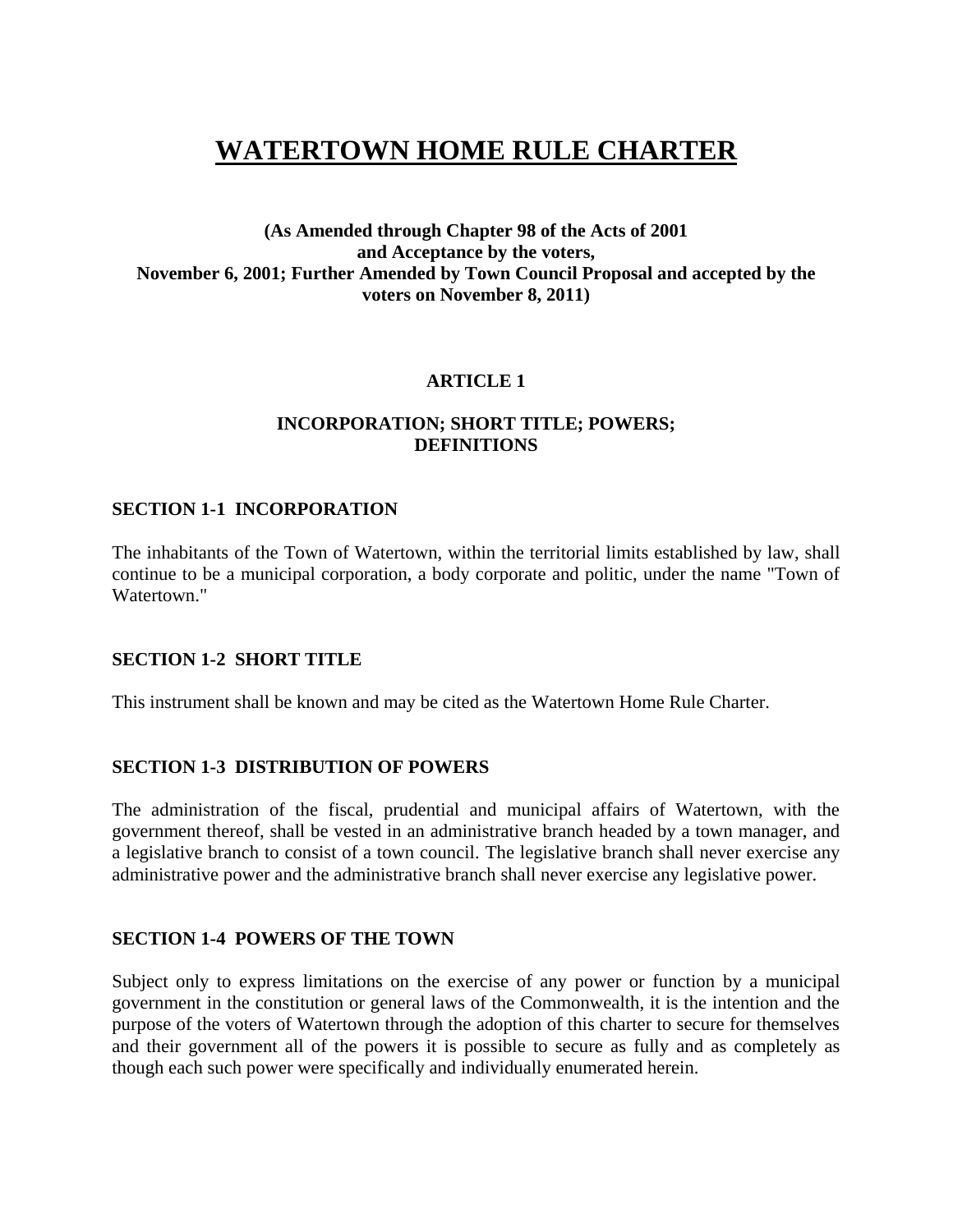For the purposes of classifying Watertown in those instances where laws of the Commonwealth may distinguish between municipalities classified as "towns" and other municipalities classified as "cities," it is intended that this charter shall be construed as providing a city form of government.

## **SECTION 1-5 CONSTRUCTION**

The powers of Watertown under this charter are to be construed liberally in its favor, and the specific mention of any particular power is not intended to limit the general powers as stated in section 1-4.

### **SECTION 1-6 INTERGOVERNMENTAL RELATIONS**

Subject only to express limitations in the constitution or general laws of the Commonwealth, Watertown may exercise any of its powers or perform any of its functions, and may participate in the financing thereof, jointly or in cooperation, by contract or otherwise, with the Commonwealth or any agency or political subdivision thereof, or with the United States government or any agency thereof.

### **SECTION 1-7 DEFINITIONS**

Unless another meaning is clearly apparent from the manner in which the word or phrase is used, the following words and phrases as used in this charter shall have the following meanings:

- **(a) Charter -** The word "charter" shall mean this charter and any amendment to it hereafter adopted.
- **(b) Emergency -** The word "emergency" shall mean a sudden, unexpected, unforeseen happening, occurrence or condition which necessitates immediate action or response.
- **(c) Full Council, Full Multiple-Member Body -** The words "full council" or "full multiplemember body" shall mean the entire authorized complement of the town council, school committee or other multiple-member body notwithstanding any vacancy which might exist.
- **(d) general laws -** The words "general laws" (all lower case letters) shall mean laws enacted by the state legislature which apply alike to all cities and towns, to all cities, to all towns, or to a class of two or more cities and or towns of which Watertown is a member
- **(e) General Laws -** The words "General Laws" (initial letter of each word in upper case letters) shall mean the General Laws of the Commonwealth of Massachusetts, a codification and revision of statutes enacted on December 22, 1920, and including all amendments thereto subsequently adopted.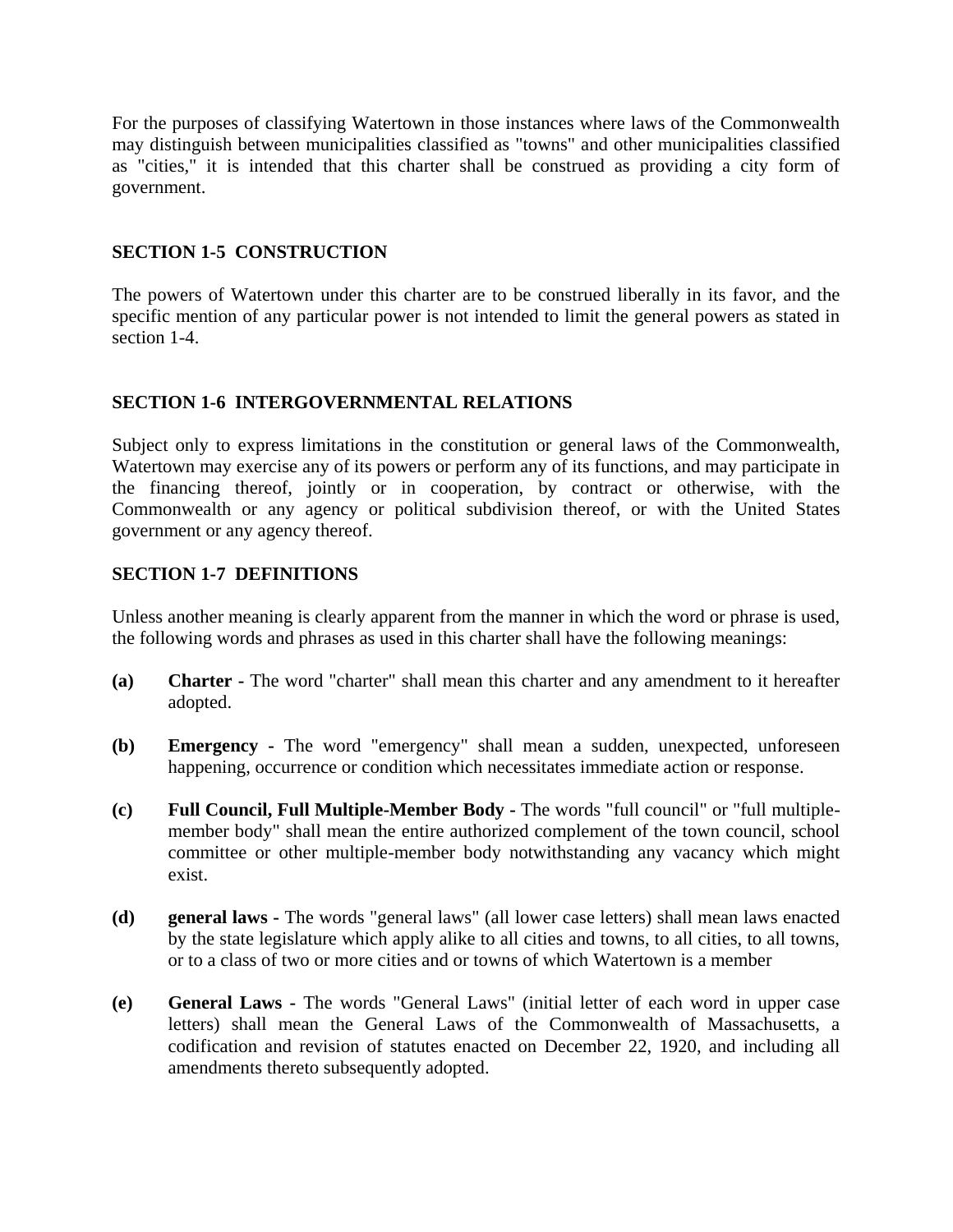- **(f) Initiative Measure -** The words "initiative measure" shall mean a measure proposed by the voters through the initiative process provided under this charter
- **(g) Local Newspaper -** The words "local newspaper" shall mean a newspaper of general circulation within Watertown, with either a weekly or daily circulation. Any information required to be published in a local newspaper shall also be posted on the town website.
- **(h) Majority Vote -** The words "majority vote" shall mean a majority of those present and voting, unless another provision is made by ordinance, by law, or by its own rules.
- **(i) Measure -** The word "measure" shall mean any ordinance, order, resolution, or other vote or proceeding adopted, or which might be adopted by the town council or the school committee.
- **(j) Multiple-member Body -** The words "multiple-member body" shall mean any board, commission, committee, sub committee, or other body consisting of two or more members whether elected, appointed or otherwise constituted, but not including the town council, the school committee, and the trustees of the public library.
- **(k) Referendum Measure -** The words "referendum measure" shall mean a measure adopted by the town council or by the school committee which is protested by the referendum procedures provided under this chapter.
- **(i) Town -** The word "town" shall mean the town of Watertown.
- **(m) Town Bulletin Board -**The words "town bulletin board" shall mean the bulletin board in the administration building on which the town clerk posts official notices of meetings and upon which other official town notices are posted, and the bulletin boards at any other locations as may be designated town bulletin boards by the town council. Any information required to be posted on the town bulletin board shall also be posted on the town website.
- **(n) Town Agency -** The words "town agency" shall mean any multiple-member body. any department, division, or office of the town of Watertown.
- **(o) Town Officer -** The words "town officer" when used without further qualification or description, shall mean a person having charge of an office or department of the town who in the exercise of his or her powers or duties exercises some portion of the sovereign power of the town.
- **(p) Town Website** The words "town website" shall mean the official website maintained by the Town of Watertown.
- **(q) Vacancy** The word "vacancy" shall mean an office that becomes open prior to the end of a person's elected or appointed term due to the death, resignation, or removal of that person, or as a result of a failure to elect.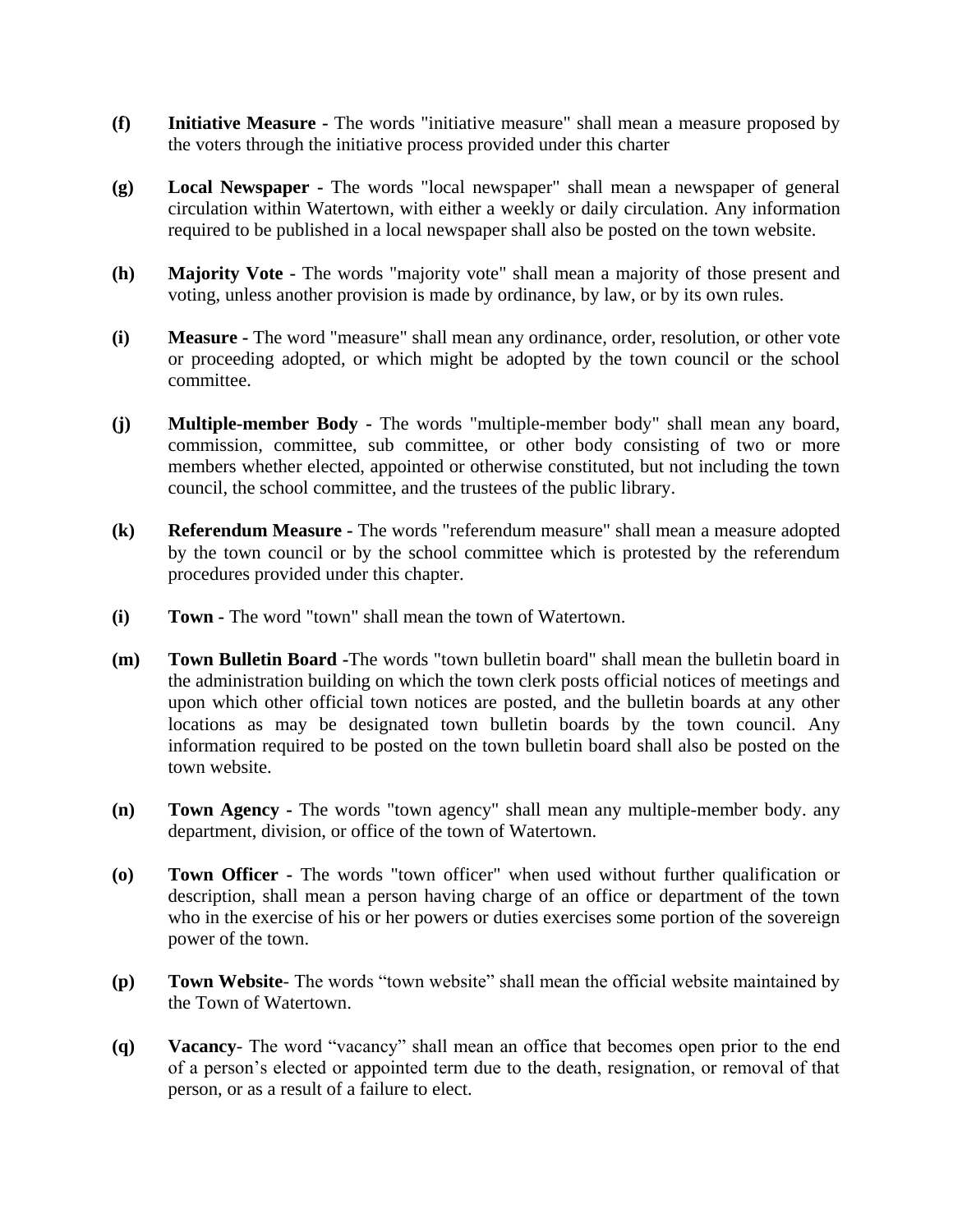(r) **Voters -** The word "voters" shall mean registered voters of the town of Watertown.

## **ARTICLE 2**

### **LEGISLATIVE BRANCH**

### **SECTION 2-1 COMPOSITION, TERM OF OFFICE**

- **(a) Composition -**There shall be a town council of nine members which shall exercise the legislative powers of the town. Four of these members, to be known as councillors-atlarge, shall be nominated and elected by and from the voters at large. Four of these members, to be known as district councillors, shall be nominated and elected by and from the voters of each district, one such district councillor to be elected from each of the four council districts into which the town is divided, in accordance with section 7-6. The ninth member of the town council shall be a council president, elected as provided in section 2- 2.
- **(b) Term of Office -**The terms of town councillors shall be for two years each, beginning on the first business day of January in the year following their election, until their successors have been qualified.
- **(c) Eligibility -**Any voter shall be eligible to hold the office of councillor-at-large. A district councillor shall at the time of election be a voter of the district from which the councillor is elected, provided, however if any such district councillor shall during the term for which the councillor was elected remove to another district in the town, or be so removed by a revision of district lines, such councillor may continue to serve for the balance of the term for which the councillor was elected.

#### **SECTION 2-2 COUNCIL PRESIDENT**

- **(a) Election and Term -**A council president shall be nominated and elected by and from the voters at large at each biennial election to serve for a term of two years, beginning on the first business day of January following the election and until a successor is qualified.
	- (b) **Powers and Duties** The council president shall be recognized as the official head of the town for all ceremonial purposes and shall be recognized by the courts for the purposes of serving civil process.

The council president shall be the presiding officer of the town council. The council president shall have no power of veto but shall have the same powers as any other member of the town council to vote upon all measures coming before it. The council president shall perform such other duties consistent with the office as may be provided by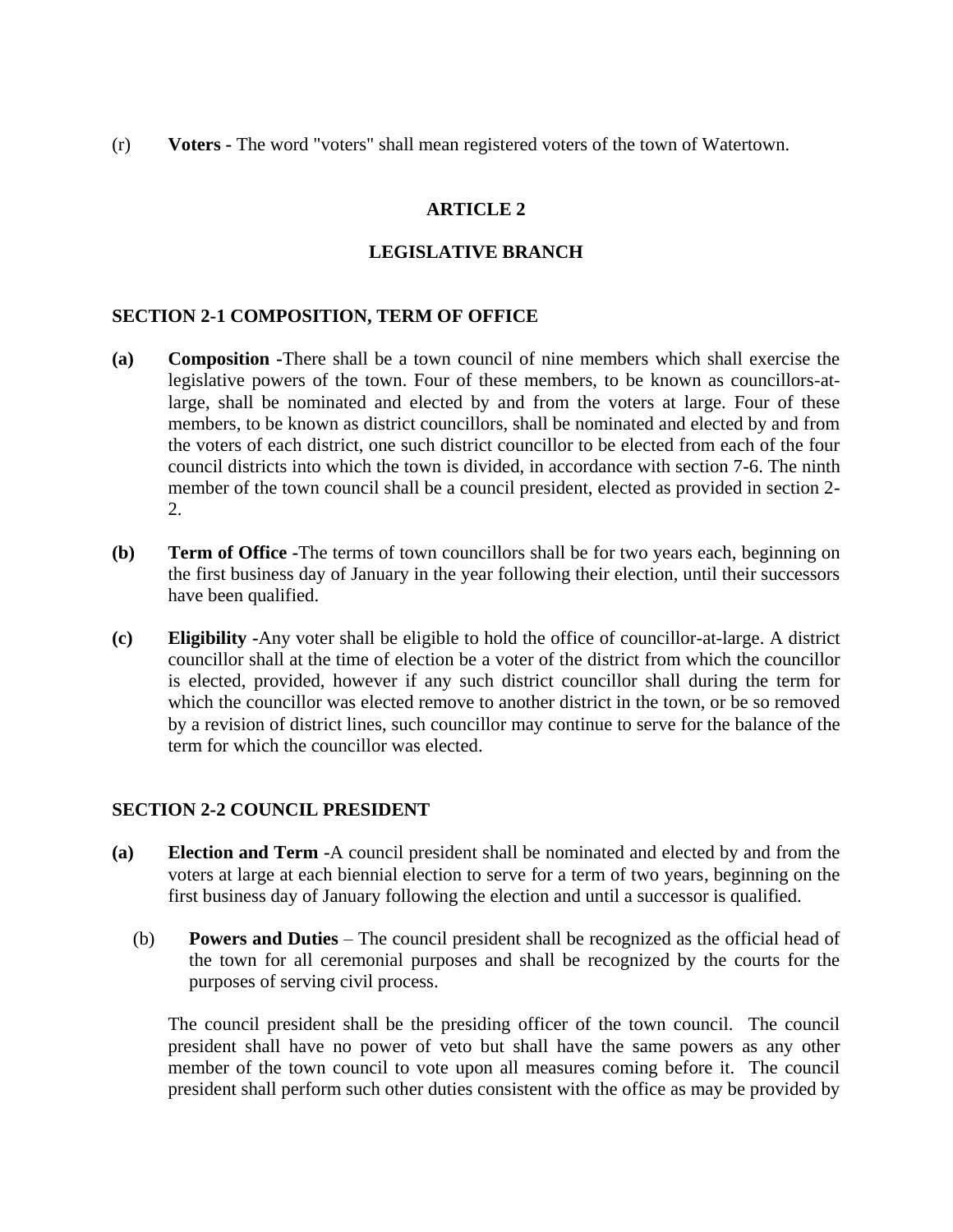charter, by ordinance, or by vote of the town council.

The council president shall also serve as a member of the school committee. The officer provided for in this section shall be referred to as "council president", but ballots used in electing the said office shall contain the words "council president and member of school committee."

**(c) Council Vice President -**As soon as practicable after the councillors elect have been qualified following each biennial election, the town council shall elect from among its members a vice president who shall act as president during the absence or disability of the council president

## **SECTION 2-3 COMPENSATION, EXPENSES**

- **(a) Salary -** The town council may, by ordinance, provide an annual salary for its members. No ordinance increasing such salary shall be effective, however, unless it shall have been adopted during the first eighteen months of the term for which town councillors are elected, and it provides that such salary is to take effect with the organization of the town government following the next biennial election.
- **(b) Expenses -** Subject to appropriation, the council members shall be entitled to reimbursement of their actual and necessary expenses incurred in the performance of their duties.

## **SECTION 2-4 GENERAL POWERS**

Except as otherwise provided by general law or by this charter, all powers of the town shall be vested in the town council which shall provide for their exercise and for the performance of all duties and obligations imposed upon the town by law. The town may enter into contracts for the exercise of its corporate powers on such terms and conditions as are authorized by the town council by ordinance.

## **SECTION 2-5 EXERCISE OF POWERS; QUORUM; RULES**

- **(a) Exercise of Powers -** Except as otherwise provided by general law or by this charter, the legislative powers of the town council may be exercised in a manner determined by it.
- **(b) Quorum -** The presence of five members shall constitute a quorum for the transaction of business, but a smaller number may meet and adjourn from time to time. Except as otherwise provided by general law or by this charter the affirmative vote of five members shall be required to adopt any ordinance or appropriation order.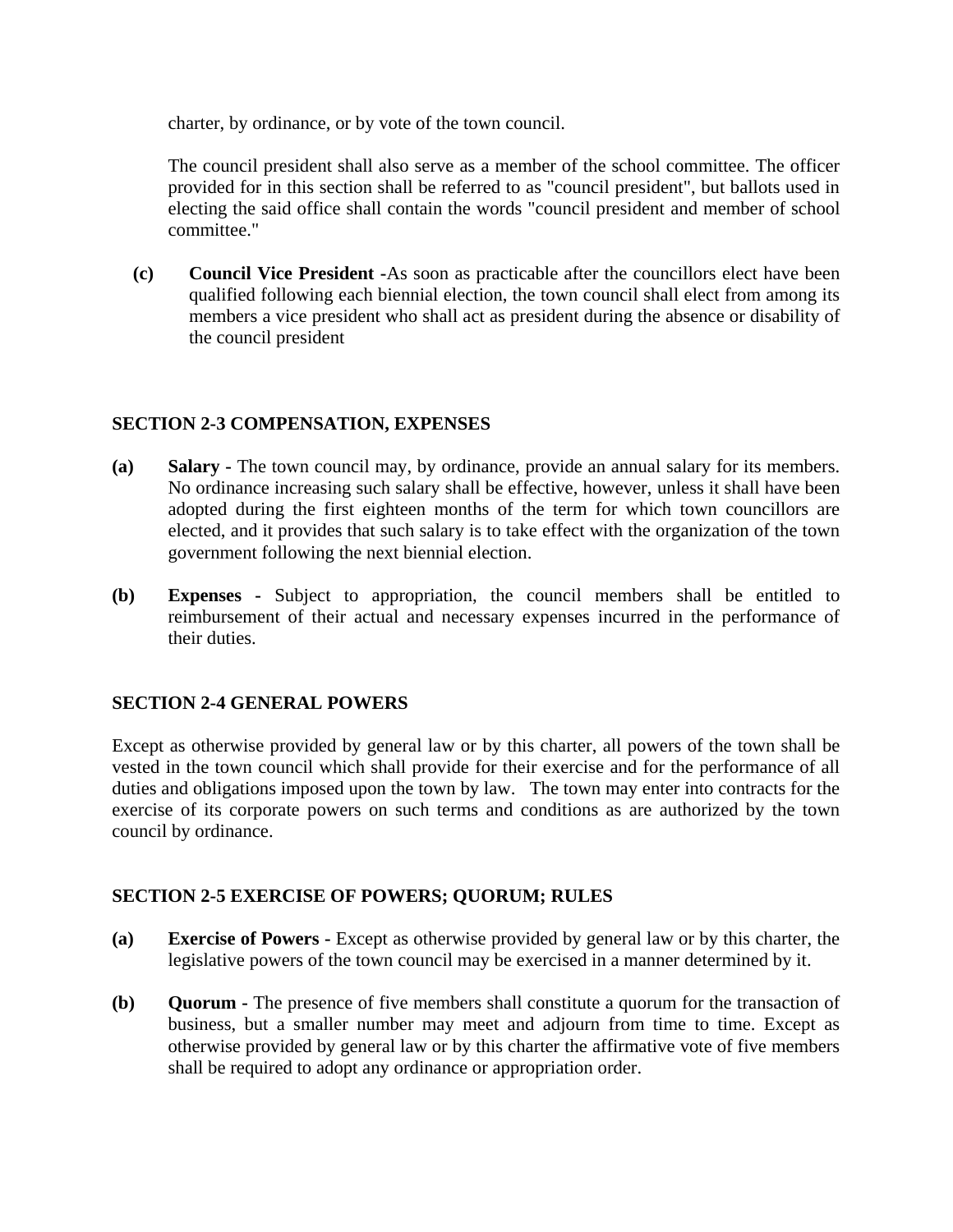- **(c) Rules of Procedure -** The town council shall from time to time adopt rules regulating it procedures, which shall be in addition to the following:
	- (i) Regular meetings of the town council shall be held at a time and place fixed by ordinance.
	- (ii) Special meetings of the town council shall be held at the call of the council president, or, on the call of any three or more members, by written notice delivered to each member and which contains a listing of the items to be acted upon. Except in case of an emergency, of which the council president shall be judge, such notice shall be posted upon the town bulletin board at least fortyeight week-day hours excluding Saturdays, Sundays and legal holidays in advance of the time set for such meeting.
	- (iii) All sessions of the town council and of every committee or sub committee thereof, shall at all times be open to the public and to the press, unless another provision is made by law.
	- (iv) A full, accurate, up-to-date account of the proceedings of the town council shall be kept, which shall include a record of each vote taken, and which shall be made available with reasonable promptness following each meeting.

## **SECTION 2-6 ACCESS TO INFORMATION**

- **(a) In General -** The town council may make investigations into the affairs of the town and into the conduct and performance of any town agency and for this purpose may subpoena witnesses, administer oaths and require the production of evidence.
- **(b) Town Officers, Members of Town Agencies, Employees -** The town council may require any town officer, member of a town agency or town employee to appear before it to give such information as the town council may require in relation to the municipal services, functions, powers, or duties which are within the scope of responsibility of such person.
- **(c) Town Manager -**The town council may require the town manager to appear before it at any time to provide specific information on the conduct of any aspect of the business of the town which is within his or her control by or under this charter or by or under any statute or law.

The town manager may on any such occasion bring any assistant, department head or other town officer or employee or other resources to assist the manager in responding to questions which may be posed to the manager.

**(d) Notice -** Except in cases of emergency the town council shall give not less than five days notice in writing to any person it may request to appear before it under the provisions of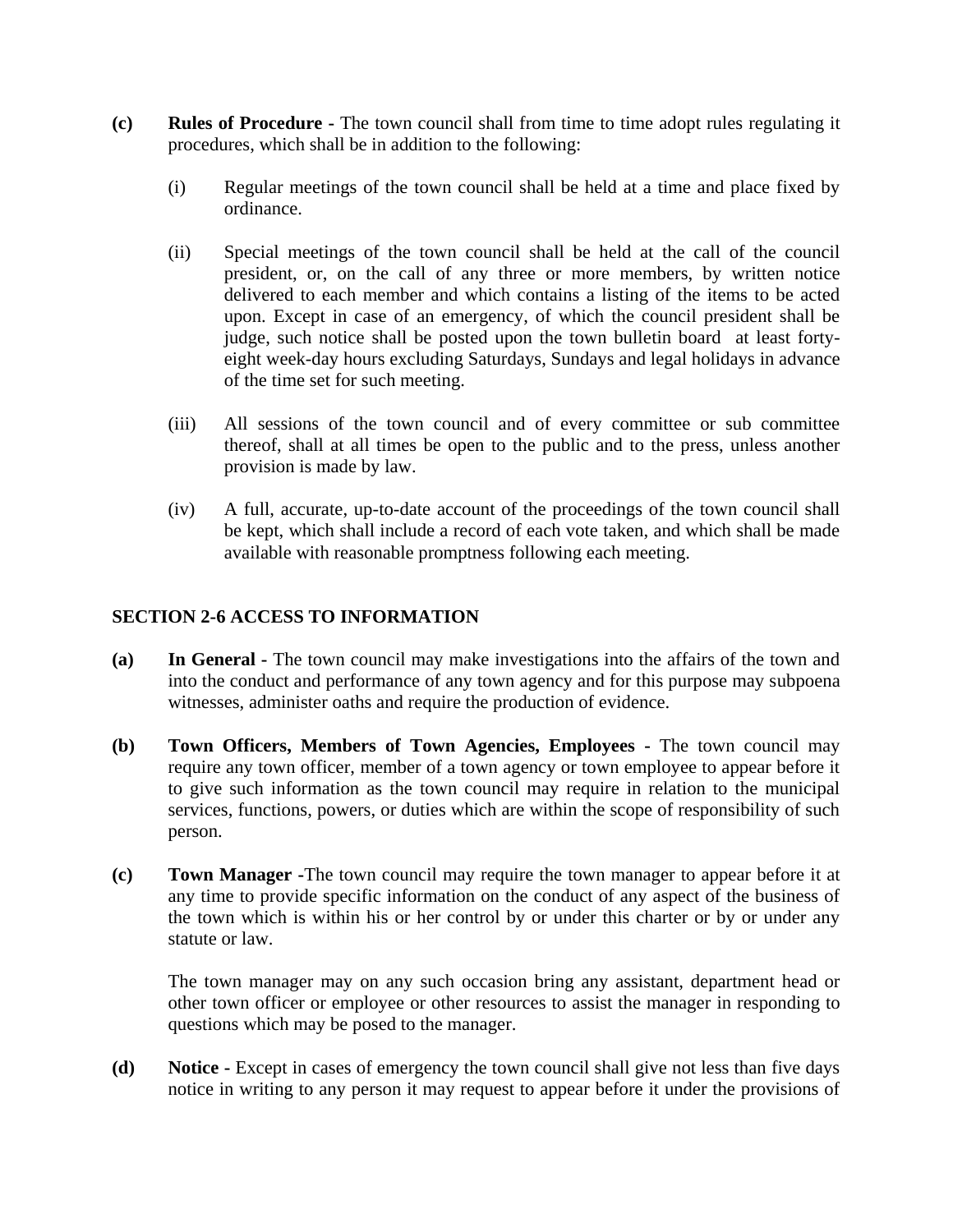this section. The notice shall include specific questions on which the town council seeks information, and no person called to appear before the town council under this section shall be required to respond to any question not relevant or related to those presented to the person in advance and in writing. Notice shall be by delivery in hand, or by electronic mail (with notification of receipt requested), by registered or certified mail to the last known place of residence of any such person.

#### **SECTION 2-7 OFFICERS APPOINTED BY THE COUNCIL OR COUNCIL PRESIDENT**

**(a) Town Auditor -** The town council, by the affirmative vote of at least five members, shall appoint a Town Auditor for an indefinite term of office.

The Town Auditor shall be appointed solely on the basis of his or her professional qualifications and experience.

The town auditor shall keep and have charge of the accounts of the town and shall from time to time audit the books and accounts of all town agencies. The town auditor shall have such other powers and duties as provided for auditors and accountants by general laws and such additional powers and duties as may be provided by the charter, by ordinance or by other vote of the town council.

- **(b) Clerk of the Council -** The town council shall appoint, and may remove at its discretion a person nominated by the council president, who may be the town clerk, to serve as clerk for a term of three years and until his or her successor is chosen and qualified. The clerk of the council shall give notice of its meetings to its members and to the public, keep the journal of its proceedings and perform such other duties as may be provided by ordinance or by other vote of the town council.
- **(c) Salaries -**The officers appointed under Section 2-7 shall receive such salaries as may from time to time be provided for such office by ordinance.
- **(d) Supervision** The council president shall be responsible for day-to-day supervision of the town auditor and clerk of the council, including but not limited to discipline of same up to and including an unpaid suspension of not more than five days; provided, however, that the council president may, at the council president's sole discretion, bring to the town council any personnel matter involving the town auditor or clerk of the council for appropriate action, and provided further that a vote of the town council would be needed to remove the town auditor or clerk of the council.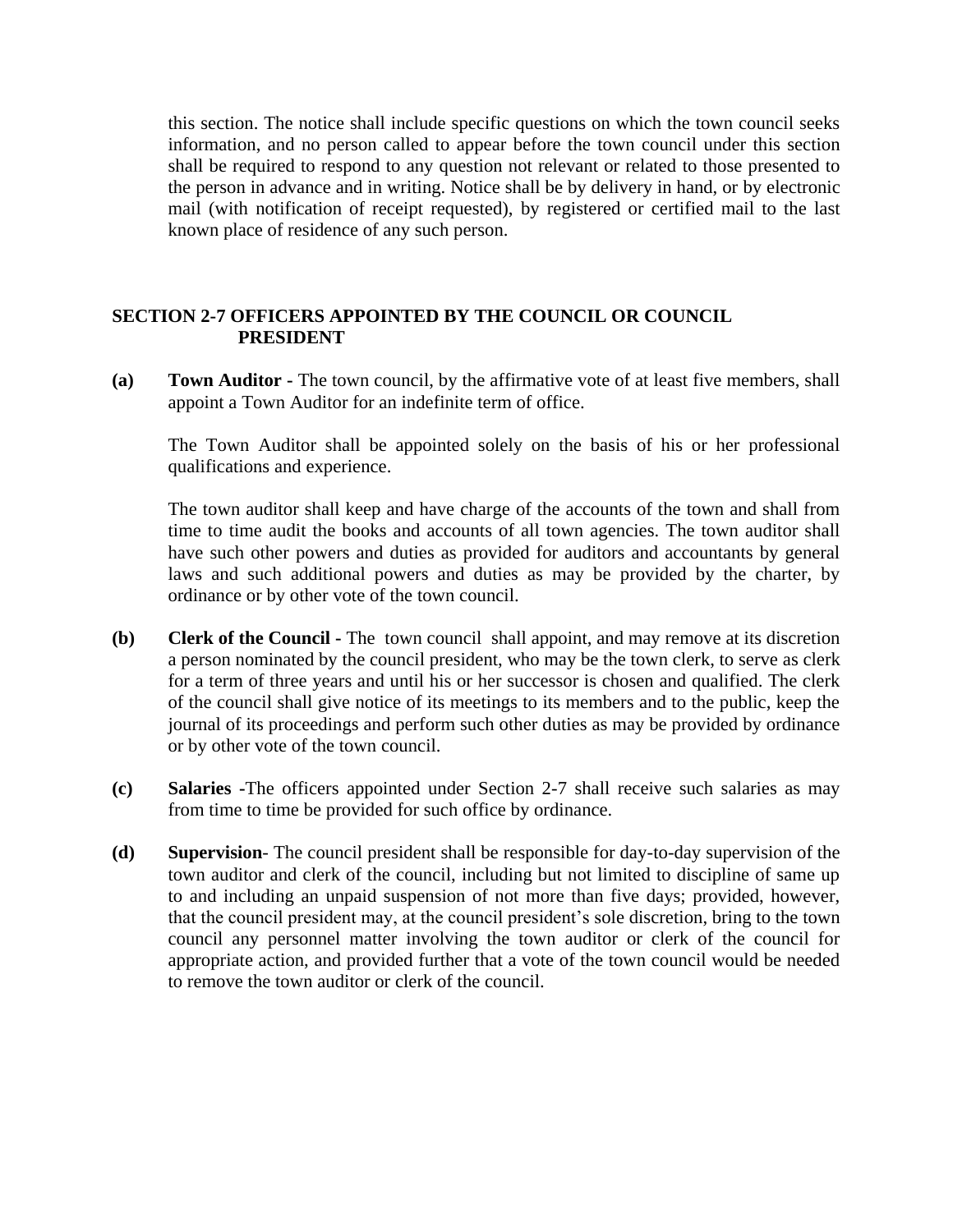#### **SECTION 2-8 ORDINANCES AND OTHER MEASURES**

**(a) Emergency Ordinances -** No ordinance shall be passed finally on the date it is introduced, except in case of special emergency involving the health or safety of the people or their property.

No ordinance shall be regarded as an emergency ordinance unless the emergency is defined and declared in a preamble to such ordinance, separately voted upon and receiving the affirmative vote of six members of the town council.

No ordinance making a grant, renewal or extension, whatever its kind or nature, of any franchise or special privilege of any kind or nature shall be passed as an emergency measure, and except as provided in sections seventy and seventy-one of chapter onehundred sixty-four and in chapter one-hundred sixty-six of the General Laws, no such grant, renewal or extension shall be made otherwise than by ordinance.

Emergency ordinances shall stand repealed on the sixty-first day following their adoption, unless an earlier expiration date is specified in the emergency ordinance, or unless a measure passed in conformity with the procedures for measures generally has been passed extending it.

**(b) Measures, In General -** Excepting only proposed ordinances, appropriation orders and loan authorizations, the town council may pass any other measure through all of its stages at any one meeting, provided that no member of the town council shall object; but, if any single member objects, a vote on the measure shall be postponed to the next meeting of the town council.

On the first occasion that the question of adopting any measure is put to the town council, except an emergency measure as defined in section 2-9(a), if a single member objects to the taking of a vote, the vote shall be postponed until the next meeting of the town council regular or special. If when the matter is next taken up for a vote, four or more members object to the taking of the vote, the matter shall be further postponed for not less than an additional five days. This procedure shall not be used more than once for any measure, notwithstanding any amendment made to the original measure.

**(c) Publication -** Every proposed ordinance, appropriation order or loan authorization [except emergency ordinances as provided in section  $2-9(a)$ ], shall be published once in full in a local newspaper, and in any additional manner as may be provided by ordinance, at least five days before its final passage. After final passage it shall be posted on the town bulletin board and otherwise published as may be required by ordinance. Provided, however, that whenever a proposed ordinance or codification of ordinances or other measure would exceed in length ten column inches, then in lieu of publication in a local newspaper, the same may be published and made available at the office of the town clerk in booklet or pamphlet form and posted on the town website, and if so published and available at least ten days before its final passage shall be deemed sufficient notice. Whenever the town council provides for publication in a booklet or pamphlet form in lieu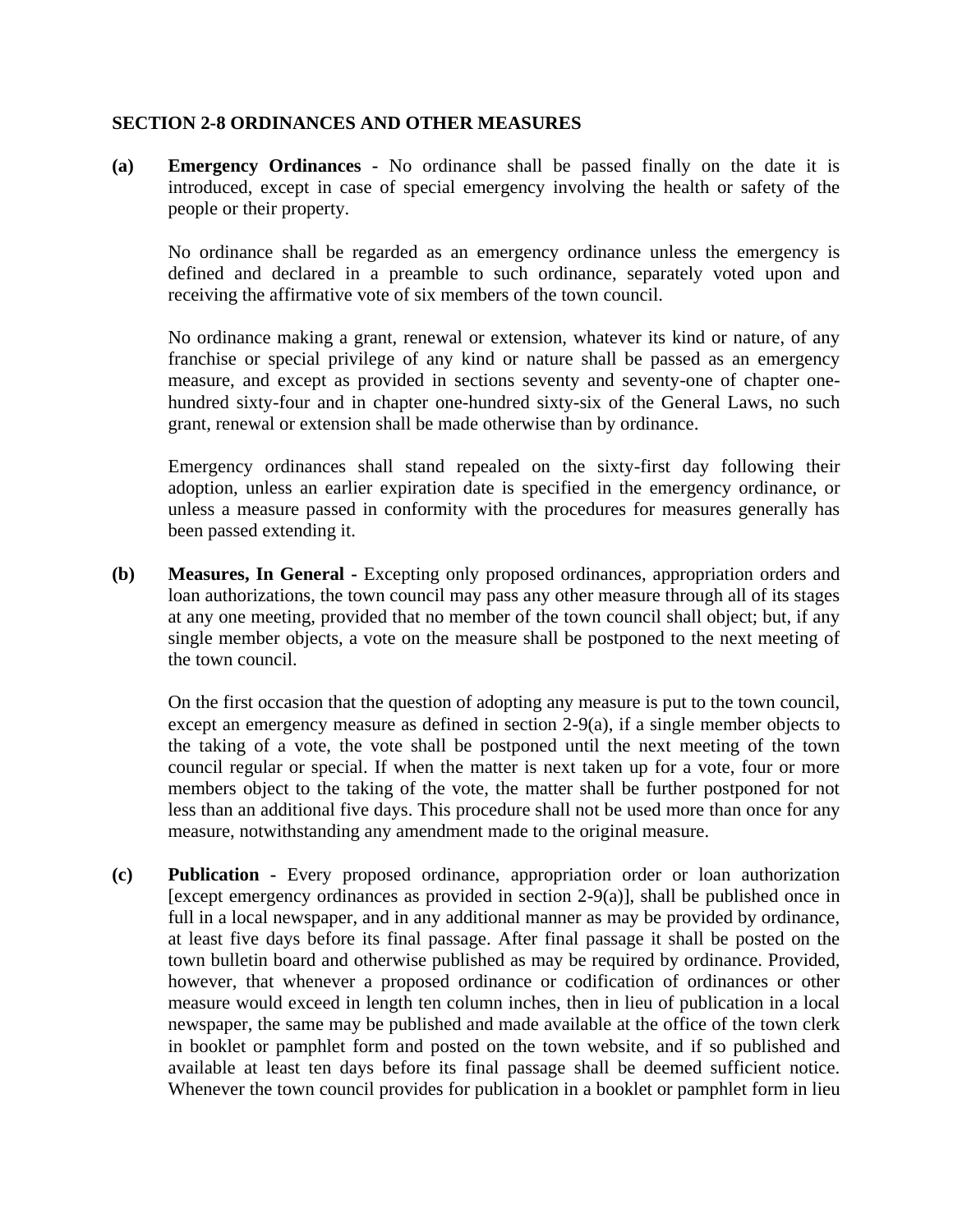of the newspaper publication, it shall, at least five days before final passage publish in a local newspaper a general summary of the proposed ordinance, or ordinances, and a notice stating the times and places at which copies of the booklet or pamphlet may be obtained or reviewed by the public.

#### **SECTION 2-9 FILLING OF VACANCIES**

- **(a)** If a vacancy shall occur in the office of council president, councillor-at-large or district councillor during the first twelve months of the term for which councillors are elected, the vacancy shall be filled by special election forthwith and no earlier than 64 days from the date election is called; provided however, by vote of not less than 6 councillors, the town council may instead vote to fill the vacancy from among the voters by appointment.
- **(b)** If a vacancy shall occur in the office of council president, councilor-at-large or district councillor during the second twelve months of the term for which councillors are elected**,**  appointment by vote of not less than 6 councillors from among the voters; provided, however that if approved by a vote of not less than 6 councillors, a special election to fill the vacancy may instead be held forthwith on a date at least 64 days from the date the election is called.
- **(c)** If an acting town councillor appointed under paragraphs (a) or (b) is not elected to the office at the next town election, or if the position remains vacant, the person certified by the election commission as a successful candidate to the office shall forthwith be sworn and shall serve the remainder of the vacant term in addition to the term for which the person was elected.
- **(d)** An acting town councilor appointed by the town council under paragraphs (a) or (b) shall not be entitled to have the words " candidate for reelection" printed against that person's name on the ballot at the next election.

## **ARTICLE 3**

#### **TOWN MANAGER**

#### **SECTION 3-1 APPOINTMENT, TERM OF OFFICE; QUALIFICATIONS**

- **(a) Appointment, Term of Office -** The town council, by the affirmative vote of at least five members, shall appoint a town manager to serve for an indefinite term of office.
- **(b) Qualifications -** The town manager shall be appointed solely on the basis of his or her executive and administrative qualifications. The town manager shall be a person especially fitted by education, training and previous experience in municipal administration directly related to the profession of municipal management to perform the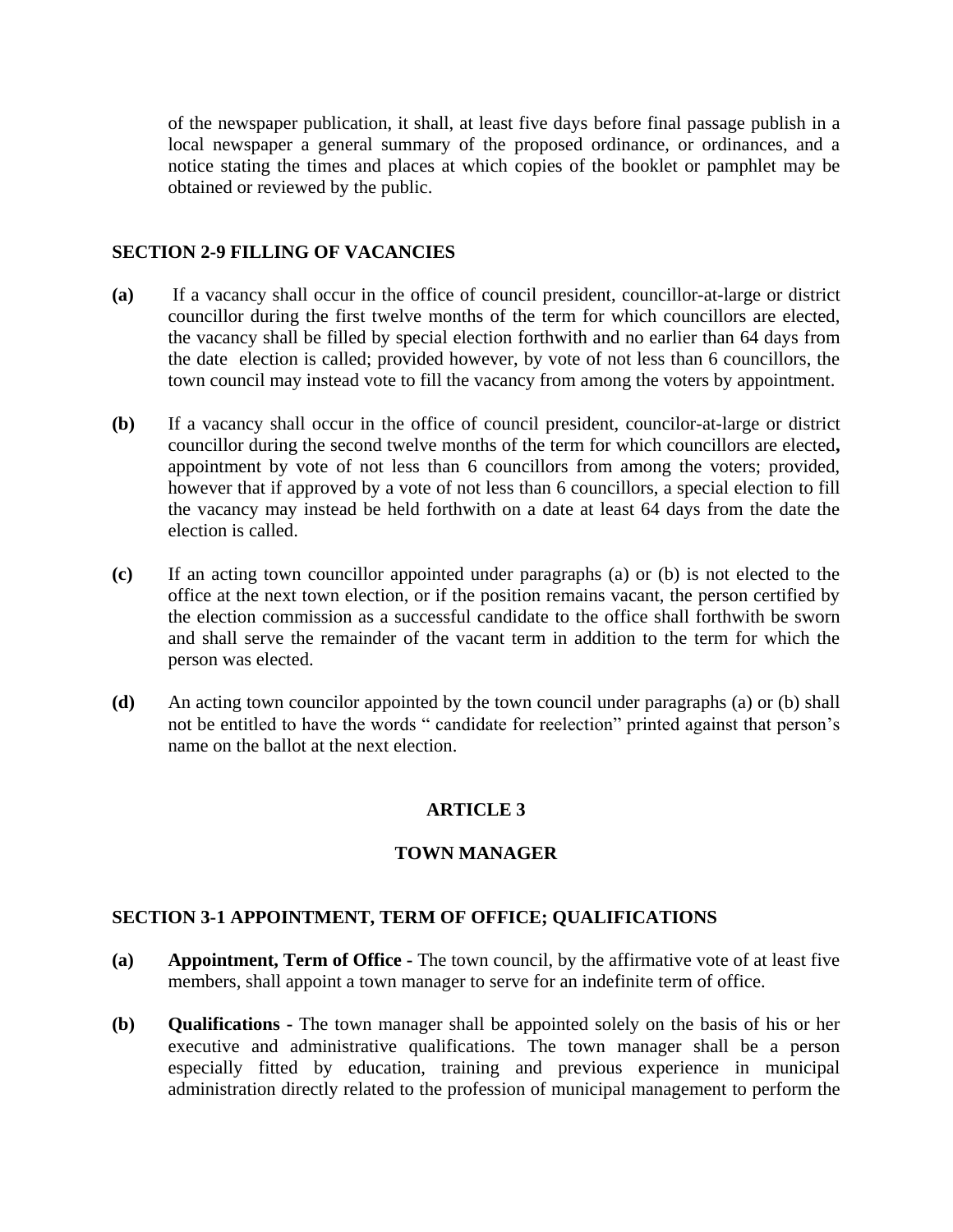duties of the office.

The town manager need not be a resident of Watertown at the time of his or her appointment, nor of the Commonwealth, but the town manager shall establish residence in Watertown within twelve months following his or her appointment unless excused from such requirement by the town council.

The town manager shall devote his or her full time to the office and shall not hold any other public office, elected or appointed, nor shall the person serving as town manager engage in any other business, occupation or profession unless such action is approved, in advance, by the town council.

The town council may, by ordinance, establish other qualifications for the office of town manager.

## **SECTION 3-2 POWERS AND DUTIES**

The town manager shall be the chief administrative officer of the town and shall be responsible to the town council for the proper administration of all town affairs placed under his or her charge by or under the charter. The powers and duties of the town manager shall include, but are not intended to be limited to, the following:

- 1) Supervise, direct and be responsible for the efficient administration of all town activities placed under his or her control by the charter, by ordinance, or otherwise, including all officers appointed by the manager and their respective agencies.
- 2) Be responsible for the coordination of the activities of all agencies under his or her control with the activities of all other town agencies, including those elected by the voters of Watertown and those appointed by other elected officials.
- 3) Appoint, and may remove, subject to the civil service law and any collective bargaining agreements as may be applicable, all department heads, all officers, subordinates and employees for whom no other method of selection is provided by the charter, by ordinance, by administrative code, or otherwise. Appointments made by the town manager shall be subject to confirmation of the town council, as provided by ordinance.
- 4) Administer personnel related matters, including bargaining with municipal employees, and shall fix the compensation of all municipal employees appointed by the manager within the limits established by appropriation and any ordinance or collective bargaining agreement.
- 5) Assure that all of the provisions of the General Laws, the town charter, town ordinances, and other votes of the town council which require enforcement by him or her, or by officers or employees subject to his or her supervision, are faithfully carried out and enforced.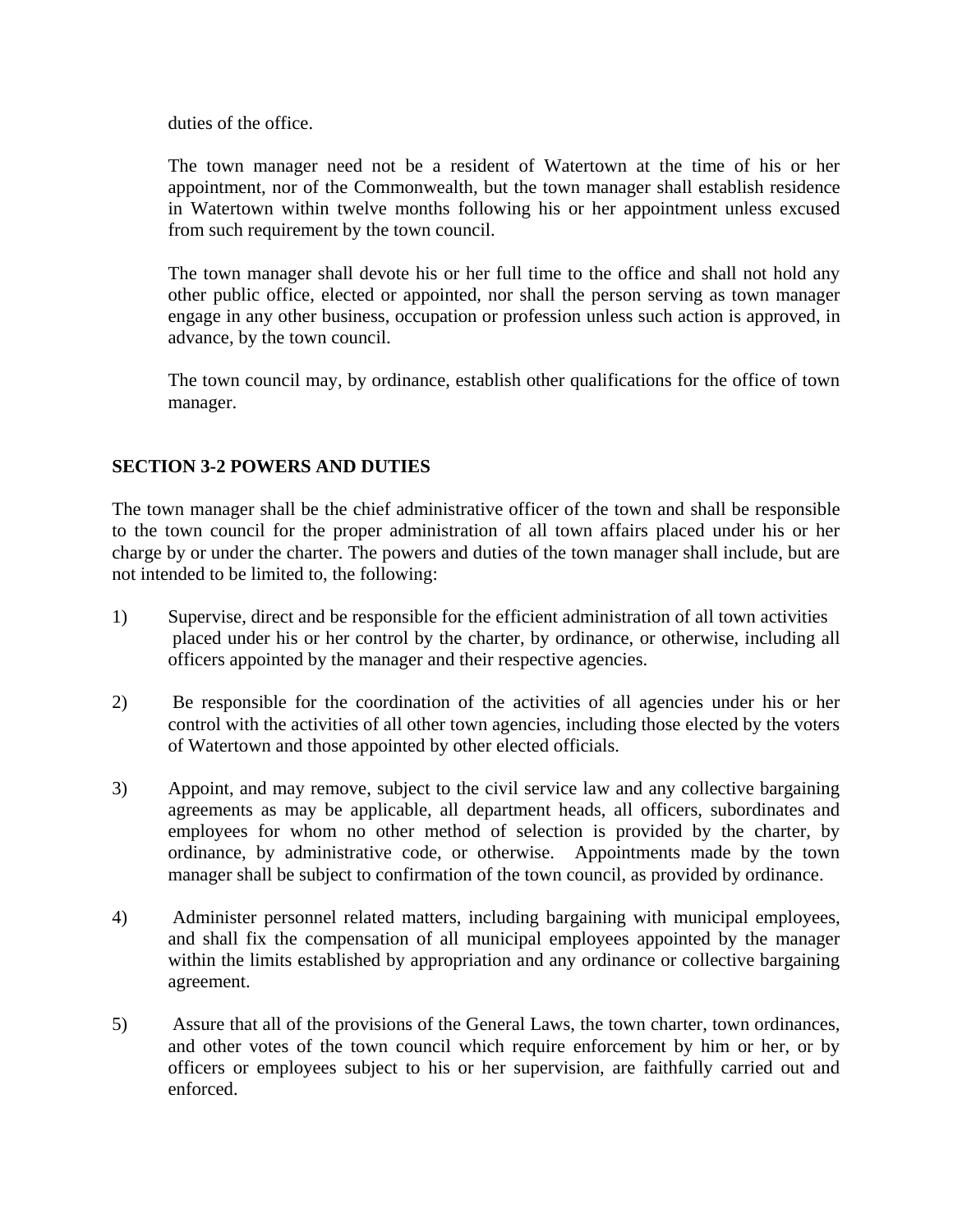- 6) Prepare and submit an annual operating budget and a capital outlay program as provided in Article 5.
- 7) Assure that a full and complete record of the financial and administrative activities of the town is kept and shall render a complete written report to the town council at the end of each fiscal year and at such times as the town council may reasonably require.
- 7A) Execute contracts, subject to such prior town council approval as may be prescribed by ordinance.
- 8) Have full jurisdiction over the rental and use of all town facilities, except school and library buildings and grounds. The Town Manager shall be responsible for the maintenance and repair of all town-owned property, including, if authorized by an ordinance establishing a central town maintenance department, school and library buildings and grounds.
- 9) Inquire at any time into the conduct of office of any officer, employee, or department under his or her supervision.
- 10) Assure that a full and complete inventory of all property owned by the town, both real and personal, is kept.
- 11) Make such recommendations, from time to time, to the town council, which, in the manager's judgment, are deemed necessary or desirable
- 12) Authorize any subordinate officer or employee to exercise any power or perform any function which the town manager is authorized to exercise or perform, provided, however, all acts performed under any such delegation shall be deemed to be the acts of the town manager.
- 13A) Determine the existence of a public emergency or danger and shall assume responsibility for the maintenance of public safety, public order and enforcement of laws. The manager shall notify the council president as soon as practical, but within 24 hours, of such a public emergency or danger and of the actions taken. Should the public emergency continue more than 24 hours, the town council may meet to review, ratify, or terminate said public emergency.
- 13B) Execute all deeds conveying town real property, but that any such conveyance shall have been previously authorized by the vote of the town council pursuant to the applicable provisions of the General Laws.
- 13C) Publish an annual report comprising the complete statistical record of the operations of every town department, commission and committee for the preceding year, and it shall be published annually and made available for distribution to the public not later than four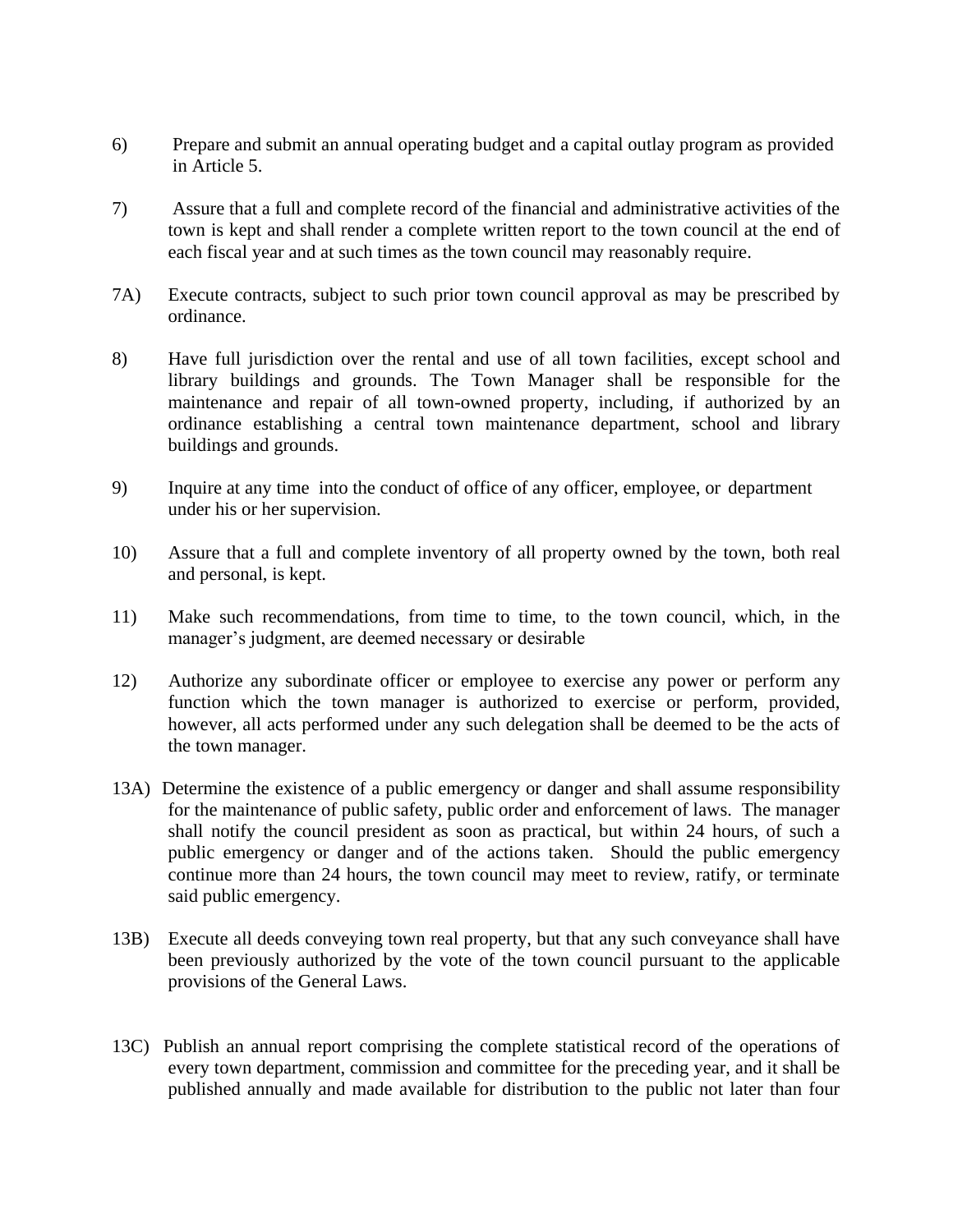months after the end of the period on which the report is based.

14) Perform such other functions as may from time to time be assigned to the office of town manager by ordinance or other vote of the town council, or otherwise.

### **SECTION 3-3 COMPENSATION**

The town manager shall receive such compensation as may from time to time be established for the office of town manager, by ordinance.

### **SECTION 3-4 REMOVAL**

Before the town manager may be removed, if the manager so demands, the manager shall be given a written statement of the reasons alleged for the manager's removal, and shall have a right to be heard thereon at a meeting of the town council prior to the final vote on the question of removal, but pending and during such hearing the town council may suspend the manager from office The action of the town council in suspending or removing the town manager shall be final, it being the intention of this provision to vest all authority and to fix all responsibility for such suspension or removal in the town council. The town manager shall continue to receive the manager's salary until the effective date of a final vote of removal. The town council may, by ordinance, establish a procedure governing the removal from office of a town manager in such detail as it may deem necessary or desirable.

#### **SECTION 3-5 ACTING TOWN MANAGER**

- **(a) Temporary Absence -**The town manager shall, by letter filed with the town council and a copy filed with the town clerk, designate a qualified town officer or administrative employee to exercise the powers and perform the duties of the office during temporary absence. During the first ten working days of a temporary absence of the town manager, the town council may revoke such designation by a two-thirds vote and, after the expiration of ten working days, by a majority vote, whereupon it may appoint another qualified town officer or employee to serve as acting town manager until the town manager shall return and resume the manager's duties.
- **(b) Vacancy -**Any vacancy in the office of town manager shall be filled as soon as possible by the town council but pending such appointment the town council shall designate a qualified town officer or administrative employee to exercise the powers and perform the duties of the town manager on an acting basis. The appointment of an acting town manager shall be for a term not to exceed four months; provided, however, one renewal, not to exceed a second four months, may be permitted.
- **(c) Powers and Duties -**The powers of a temporary or acting town manager shall be limited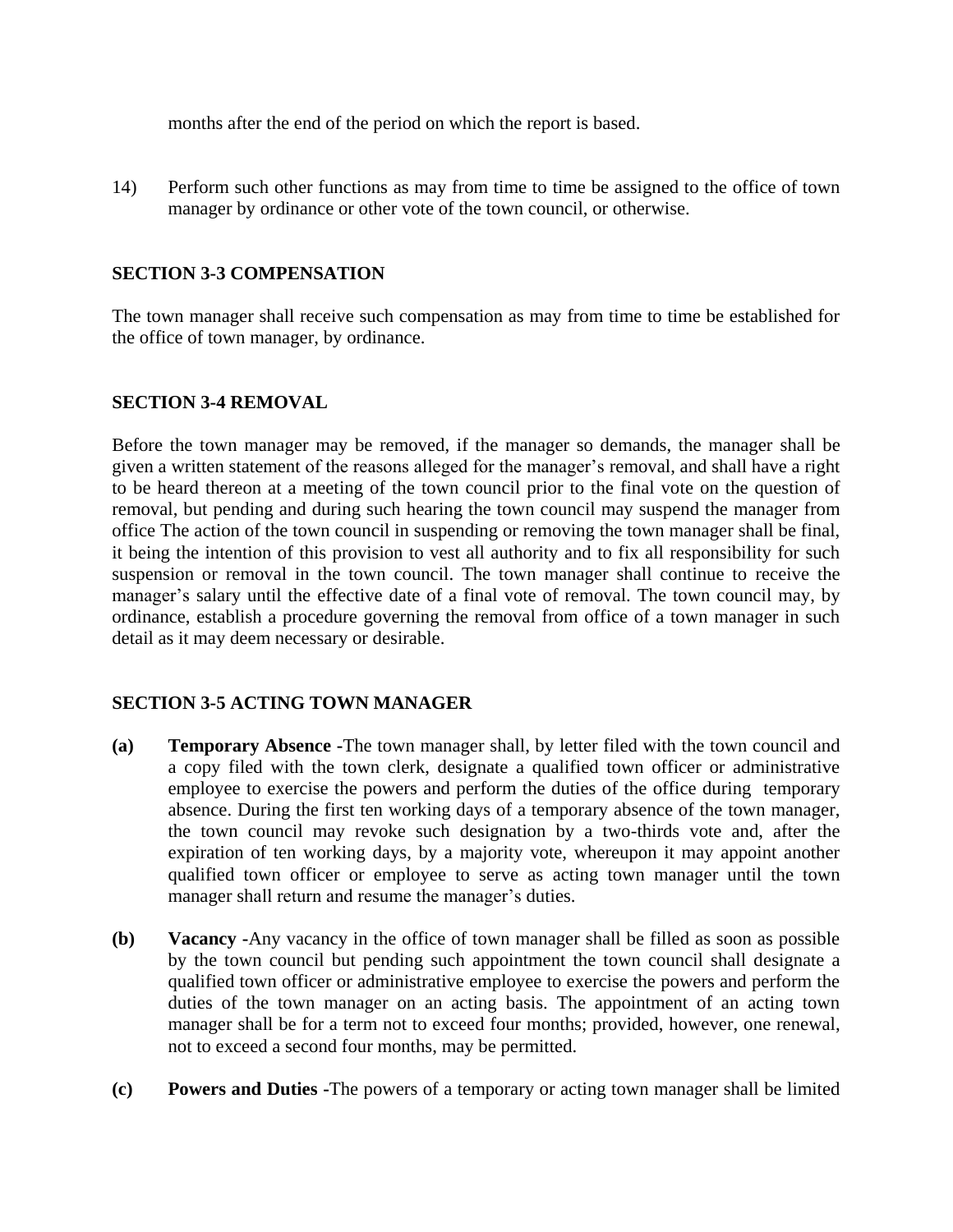to matters not admitting of delay; provided, however, no temporary town manager under (a) above shall have authority to make any permanent appointment to, or removal from, any office or position under the town.

#### **SECTION 3-6 EVALUATION OF TOWN MANAGER**

**(a)** There shall be an annual review of the town manager's job performance conducted by town council.

## **ARTICLE 4**

## **OTHER ELECTED OFFICES**

### **SECTION 4-1 SCHOOL COMMITTEE**

- **(a) Composition -**There shall be a school committee of seven members, six of whom shall be nominated and elected by and from the voters at large, and the seventh member shall be the person elected as the council president and school committee member as provided in Section 2-2(b).
- **(b) Terms of Office -**At each biennial election, three school committee members shall be elected at large and shall serve for a four year term. The terms of school committee members shall begin on the first business day of January following their election, and shall continue until their successors are qualified.
- **(c) Eligibility -** Any voter shall be eligible to hold the office of school committee member .
- **(d) Powers and Duties -** The school committee shall have all powers which are conferred on school committees by general laws and such additional powers and duties as may be provided by the charter, by ordinance, or otherwise. Its powers and duties shall include, but are not intended to be limited to the following:
	- 1) To appoint a superintendent of the schools and other employees consistent with the General Laws. The superintendent shall be charged with the day-to-day administration of the school system, subject to policy directives adopted by the school committee;
	- 2) To fix the salaries of those officers and employees as authorized by the General Laws, subject to appropriation and collective bargaining agreements, and to establish educational goals and policies consistent with the requirements of the General Laws and statewide goals and standards, including policies and procedures pursuant to a collective bargaining agreement; and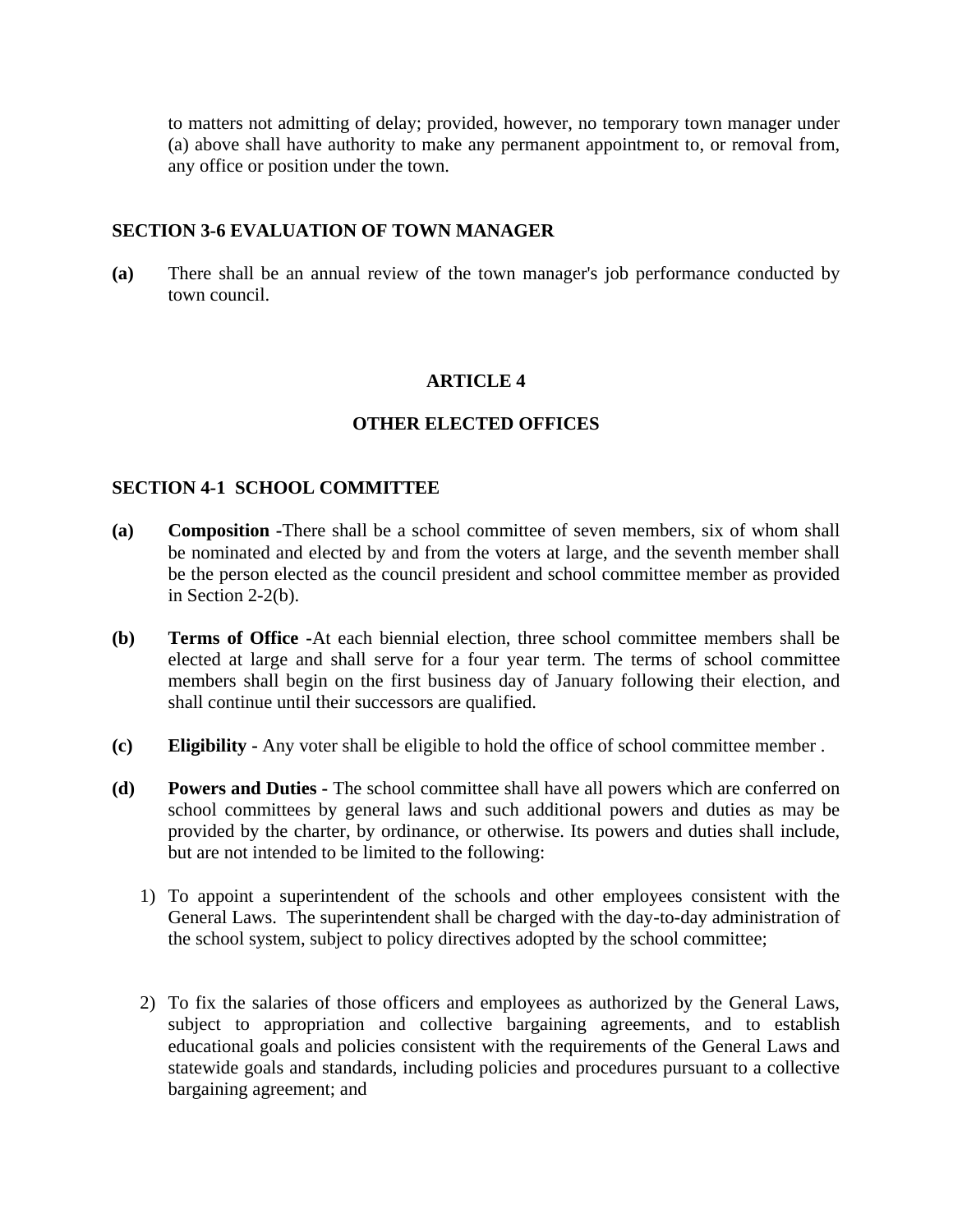3) To make all reasonable rules and regulations for the management of the public school system and for conducting the business of the school committee as may be deemed necessary or desirable.

 The school committee shall furnish all school buildings with proper fixtures, furniture and equipment and shall provide ordinary maintenance of all school buildings and grounds; provided, however, the town council may, by ordinance, provide for the establishment of a central municipal maintenance department which may include maintenance of school buildings and grounds.

- 4)Salary The school committee may provide an annual salary for its members within the annual school department appropriation. No increase in such salary shall be effective, however, unless it shall have been adopted during the first eighteen months after the biennial election of members, and it provides that such salary is to take effect with the organization of the town government following the next biennial election.
- 5)Expenses Subject to the school department appropriation, the members of the school committee shall be entitled to reimbursement of their actual and necessary expenses incurred in the performance of their duties.

**Filling of Vacancies – (1)** If a vacancy shall occur on the school committee during the first 24 months of the term for which school committee members are elected, the vacancy shall be filled by special election held forthwith and no earlier than 64 days from the date the election is called; provided, however, that town council, by vote of not less than 6 councillors, may instead vote to have the vacancy filled by appointment by the remaining members of the school committee from among the voters. **(2)** If a vacancy shall occur on the school committee during the second 24 months of the term for which the school committee members are elected, the vacancy shall be filled forthwith by appointment by vote of the remaining members of the school committee from among the voters; provided, however, that if approved by not less than six town councilors within 14 days of the date the town council is notified of the vacancy, a special election to fill the vacancy may instead be held forthwith on a date at least 64 days from the date the election is called. The school committee may provide the town council with a non-binding recommendation concerning the manner of selection to be used to fill the vacancy**. (3)** If an acting school committee member appointed under paragraphs (1) or (2) is not elected to the office at the next town election, or if the position remains vacant, the person certified by the election commission as a successful candidate to the office shall forthwith be sworn and shall serve remainder of the vacant term in addition to the term for which the person is elected. **(4)** An acting school committee member appointed under paragraphs (1) or (2) shall not be entitled to have the words "candidate for reelection" printed against that person's name on the ballot at the next election.

(f) **Council President -**The council president shall have the same power as any other member to vote on every matter coming before the school committee.

#### **SECTION 4-2 LIBRARY TRUSTEES**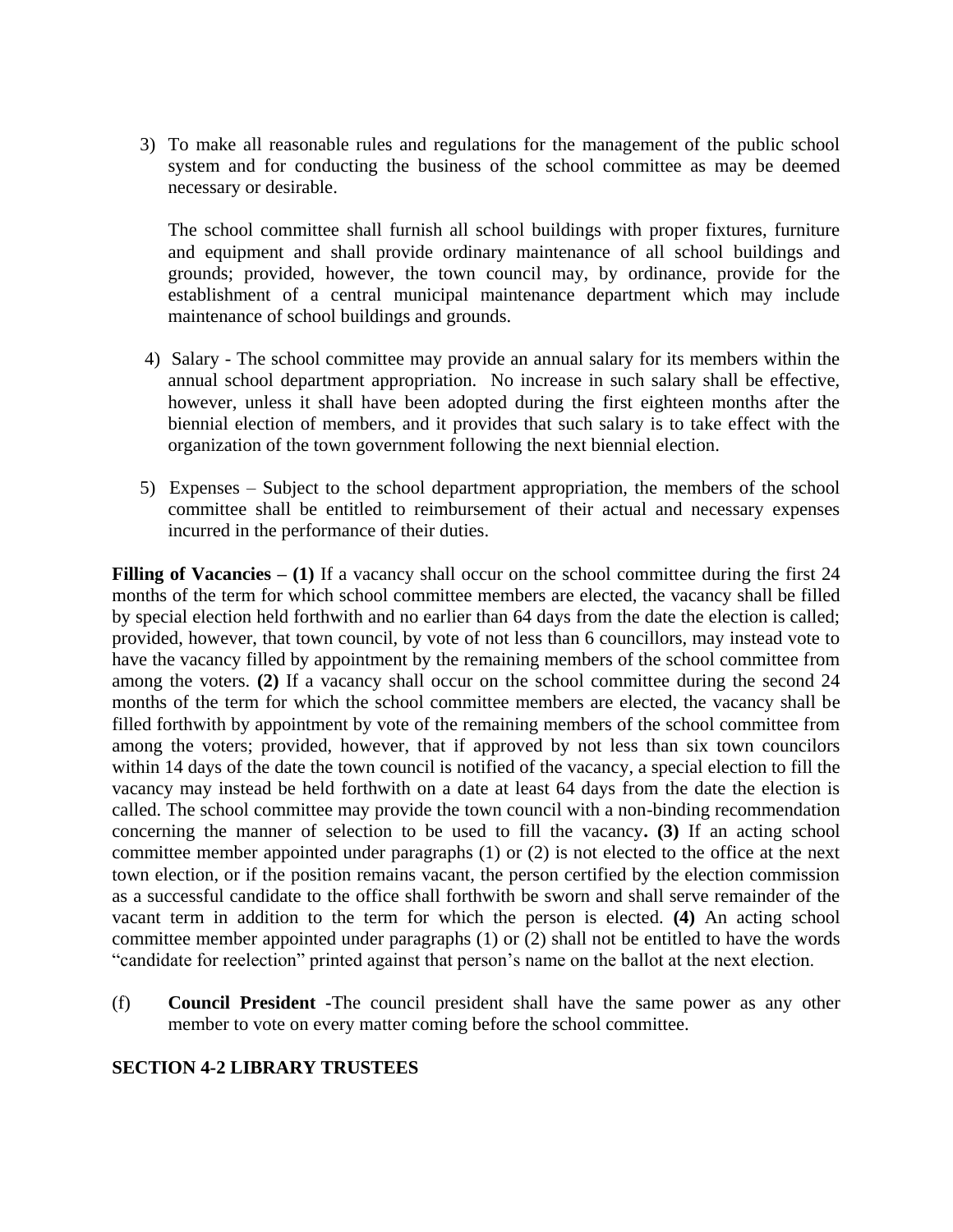- **(a) Composition, Term of Office -** There shall be a board of trustees of the public library which shall consist of six persons elected for terms of four years each, so arranged that three such terms shall expire at each biennial town election.
- **(b) Powers and Duties -** The board of trustees of the public library shall have the custody and management of the library and reading rooms and of all property of the town devoted to library purposes. All funds raised or appropriated by the town for the support and maintenance of the library shall be expended under the direction of the said board. All funds or property which the town may receive by gift or bequest, or otherwise, for library purposes shall be administered by the said board in accordance with the terms of such gift, bequest or otherwise.

The board of trustees of the public library shall, subject to appropriation, have the following specific powers and duties:

To appoint a director of the library and to set the director's salary within the salary range set by the town manager.

- 1) The director shall be charged with the day-to-day administration of the library system including appointment, supervision and removal of all other employees connected with the library system, fixing their salaries, defining their duties, and making rules concerning their tenure of office, subject to policy directives adopted by the library trustees and the provisions of any applicable collective bargaining agreement.
- 2) To make all reasonable rules and regulations for the operation and management of the library system and for the conduct of their own business and affairs as may be deemed necessary or desirable.

The board of trustees of the public library shall in all matters of general municipal policy and procedures be subject to policy directives designed to achieve uniformity and better administrative control as may from time to time be issued by the town manager. Responsibility for the ordinary maintenance of library buildings and grounds may be transferred to a central municipal maintenance department by ordinance adopted by the town council. The board of trustees of the public library shall have all of the other powers and duties as may be provided by general law, by charter, by ordinance or otherwise.

#### (c) **Filling of Vacancies –**

(1) If a vacancy shall occur on the board of library trustees during the first 24 months of the term for which library trustees are elected, the vacancy shall be filled by special election held forthwith and no earlier than 64 days from the date the election is called; provided however, that the town council, by a vote of not less than 6 councillors, may instead vote to have the vacancy filled by appointment by the remaining members of the board of library trustees and the council president from among the voters.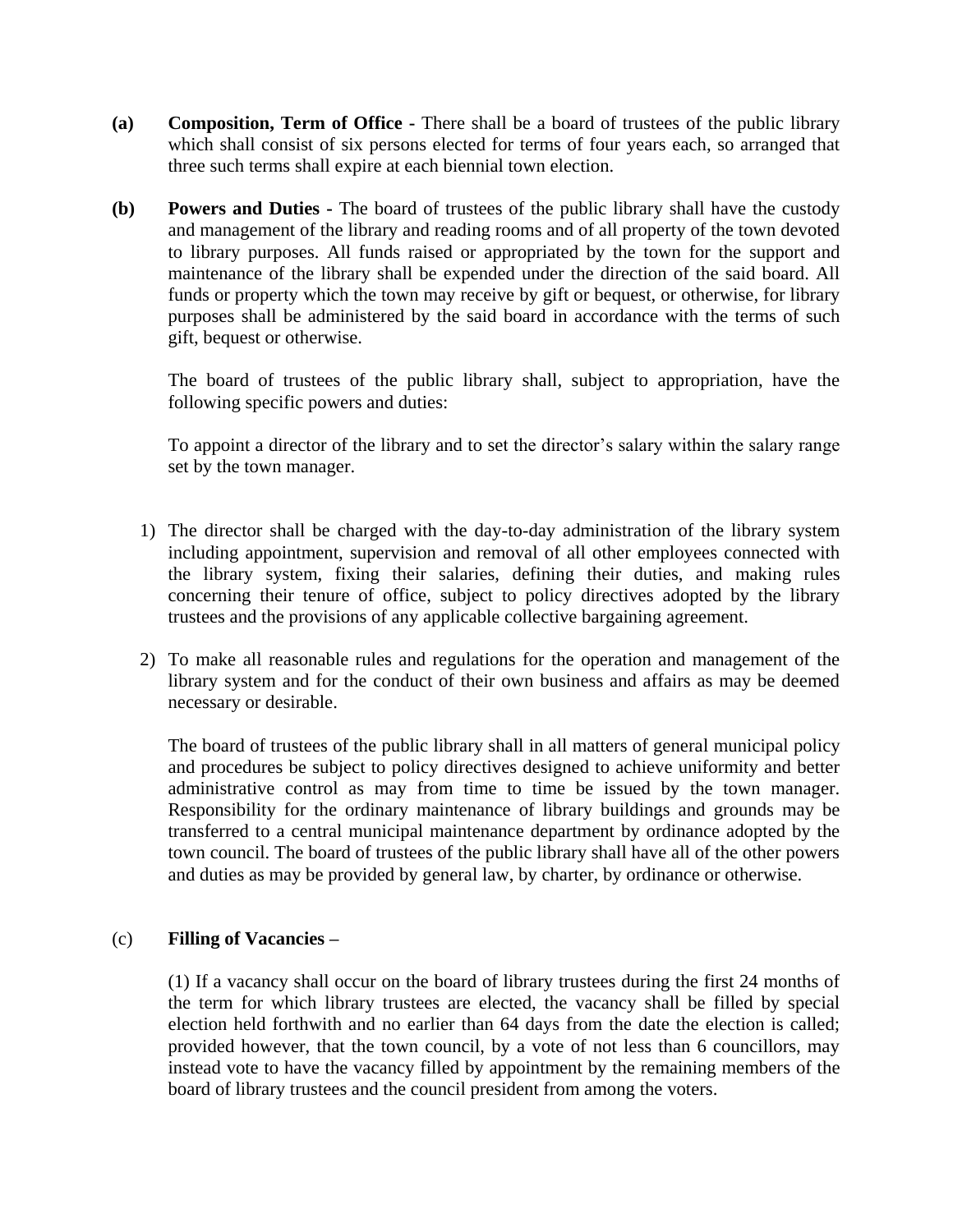(2) If a vacancy shall occur on the board of library trustees during the second 24 months of the term for which library trustees are elected, the vacancy shall be filled forthwith by appointment by vote of the remaining members of the board of library trustees and the council president from among the voters; provided, however, that if approved by not less than six town councilors within 14 days of the date the town council is notified of the vacancy, a special election to fill the vacancy may instead be held forthwith on a date at least 64 days from the date the election is called.

(3) If an acting library trustee appointed under paragraphs (1) or (2) is not elected to the office at the next town election, or if the position remains vacant, the person certified by the election commission as a successful candidate to the office shall forthwith be sworn and shall serve the remainder of the vacant term for which the person was elected.

(4) An acting library trustee appointed under paragraphs (1) or (2) shall not be entitled to have the words "candidate for reelection" printed against the person's name on the ballot at the next election.

- **(d) Salary -** The board of trustees may request an ordinance to provide an annual salary for its members. No ordinance increasing such salary shall be effective, however, unless it shall have been adopted during the first eighteen months after the biennial election of members, and it provides that such salary is to take effect with the organization of the town government following the next biennial election.
- **(e) Expenses -** Subject to appropriation, the members of the board of trustees shall be entitled to reimbursement of their actual and necessary expenses incurred in the performance of their duties.

#### **ARTICLE 5**

#### **FINANCIAL PROCEDURES**

#### **SECTION 5-1 BUDGET HEARING AND GOAL SETTING**

The president of the town council shall call a meeting of the town council prior to the commencement of the budget process, but not later than October 30, to review the financial condition of the town, revenue and expenditure forecasts, and other information relevant to the budget process. The president also shall invite the town's state legislative delegation and representatives of the school committee and library board of trustees to attend this meeting. Subsequent to this meeting, the town council shall meet to set policy goals with input from the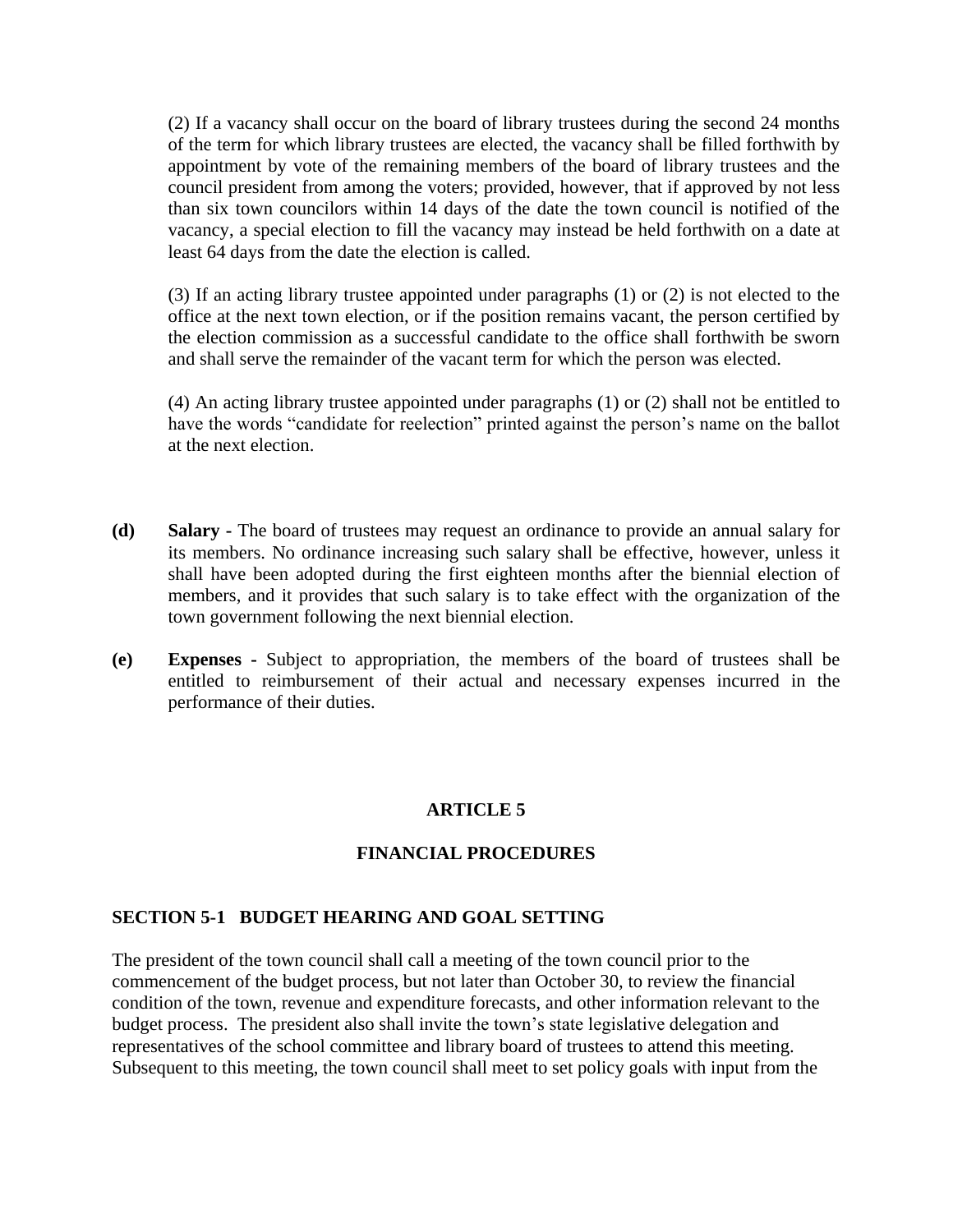town manager and the community. Based on these goals, the town manager will develop budgetary goals and the town budget.

## **SECTION 5-2 SUBMISSION OF BUDGET, MESSAGE**

The town manager shall, within 14 days after the receipt of departmental budget proposals, but in no event later than January 31, prepare and submit to the town council a synopsis of all proposed budget initiatives and requests for additional funding for its review and prioritization. The synopsis shall include a summary of each initiative, its justification and its estimated costs. Councillors may also propose budget initiatives for review and prioritization. Any such proposal must include a summary, justification and estimate of costs. The town manager shall provide an estimate of projected revenues.

By the first regularly scheduled town council meeting in April, or a later date if approved by a vote of the town council, the town manager shall submit to the town council a proposed operating budget for the ensuing fiscal year, which shall provide a complete financial plan of all town funds and activities for the ensuing fiscal year, an accompanying budget message, and supporting documents.

The message of the town manager shall explain the proposed budget for all town agencies, in fiscal terms, in terms of work programs, and as to how the budget incorporates the policy goals established by the council. It shall outline the proposed financial policies of the town for the ensuing fiscal year, describe the important features of the budget, indicate any major changes from the current fiscal year in terms of financial policies, expenditures or revenues, together with the reasons for such changes, show the amount budgeted and actually expended for the current fiscal year, summarize the town's debt position, and include such other material as the town manager deems desirable or the town council may reasonably require.

## **SECTION 5-3 ACTION ON THE BUDGET**

- **(a) Public Hearing -** The town council shall, within 14 days following its receipt of the proposed budget, publish in one or more local newspapers the general summary of the proposed budget as submitted by the town manager and a notice stating: (1) the times and places where complete copies of the proposed budget and supporting documents are available for examination by the public and (2) the date, time and place, not less than ten days after such publication, when the town council, or a standing committee of the town council, will hold a public hearing on the proposed budget as submitted by the town manager.
- **(b) Adoption -** The town council shall adopt the budget, with or without amendments, within sixty days following the day the proposed budget is received by it, or such other period as may be provided by general law. In amending the budget the town council may delete or decrease any programs or amounts, except expenditures required by law, or for debt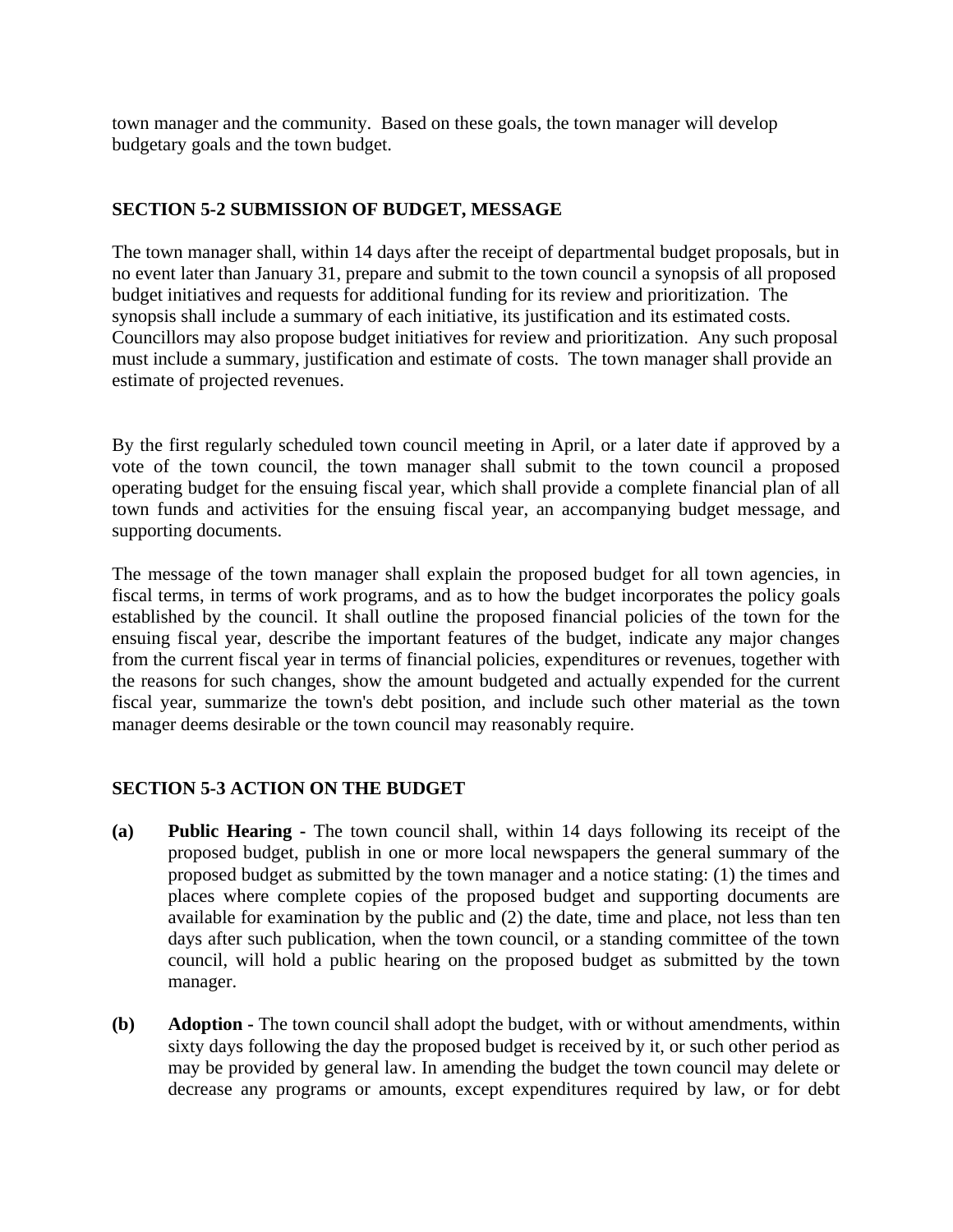service. If the town council fails to take any action with respect to any item in the proposed budget within sixty days following the date of its receipt of the proposed budget, or such other period as may be provided by general law, such amount shall, without any action by the town council, become a part of the appropriations for the ensuing fiscal year and shall be available for the purposes specified.

The town council may add budget items or increase funding for existing budget items as generally described in sections 32 and 33 of chapter 44 of the General Laws for items not funded or insufficiently funded in the town manager's proposed budget.

## **SECTION 5-4 INDEPENDENT AUDIT**

The Town Council shall provide for an audit to be completed by a certified public accountant, or firm of such accountants not later than December  $31<sup>st</sup>$  following the close of each fiscal year.

### **SECTION 5-5 CAPITAL OUTLAY PROGRAM**

- **(a) Submission -** The town manager shall prepare and submit to the town council a five year capital outlay program at least three months prior to the final date for submission of a proposed annual operating budget.
- **(b) Contents -** The capital outlay program in the form submitted shall include:
	- 1) A clear general summary of its contents,
	- 2) A listing of all capital expenditures which are proposed to be made during the five fiscal years next ensuing, with appropriate financial and other details concerning each such expenditure,
	- 3) Cost estimates, proposed methods of financing, and a time schedule for each such expenditure,
	- 4) The estimated annual cost of operating or maintaining any facilities to be acquired or constructed.

The above information shall be revised and extended, annually.

#### **ARTICLE 6**

#### **ADMINISTRATIVE ORGANIZATION**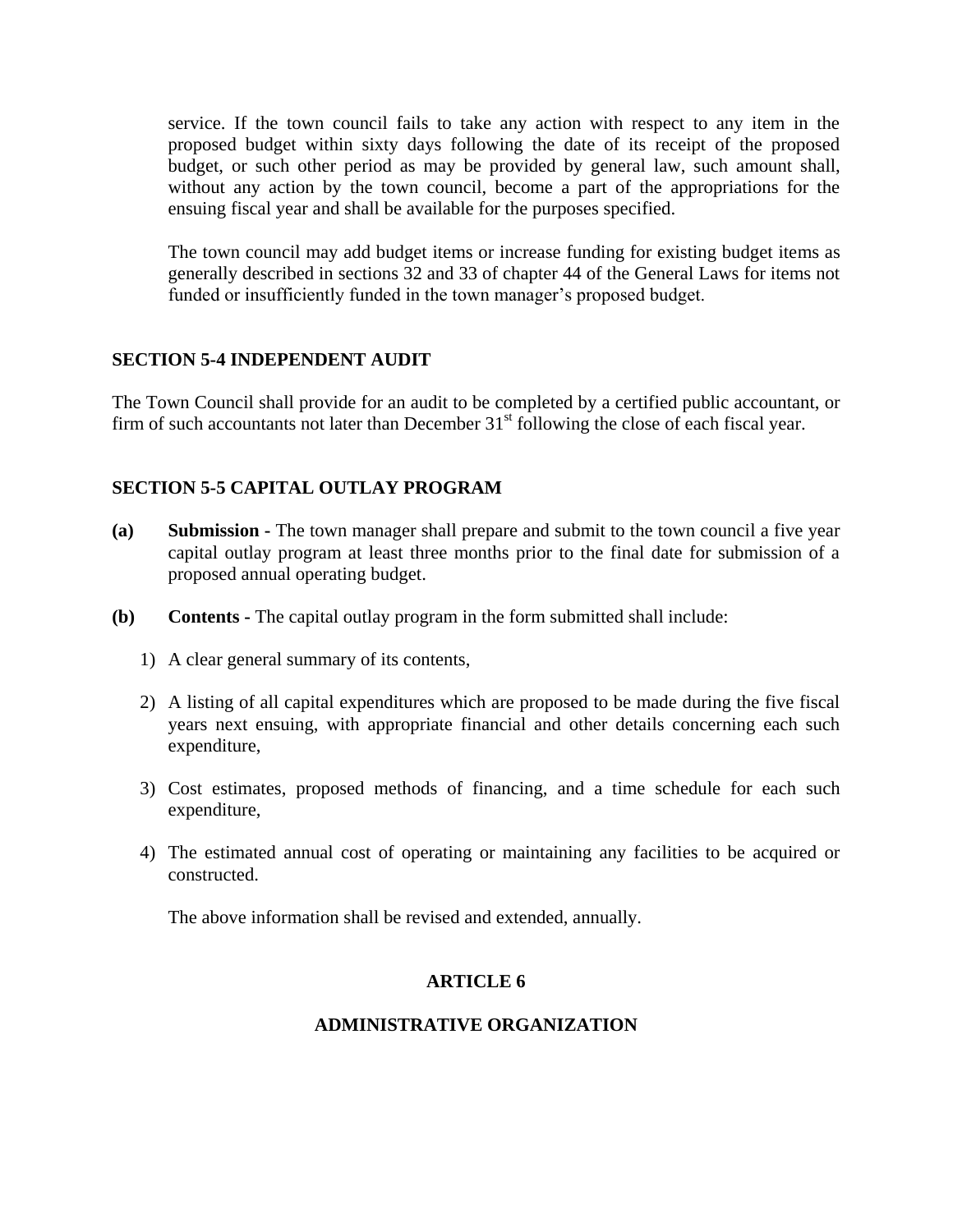#### **SECTION 6-1 REORGANIZATION PLANS BY ORDINANCE**

Except as otherwise prohibited by general law or by the charter, the town council may, by ordinance, reorganize, consolidate, or abolish any existing town agency in whole or in part, establish new town agencies, and prescribe the functions of any town agency. All town agencies under the direction and supervision of the town manager shall be headed and administered by officers appointed by the manager.

#### **SECTION 6-2 REORGANIZATION PLANS BY ADMINISTRATIVE CODE**

- **(a) Submission -** The town manager may from time to time prepare and submit to the town council reorganization plans which may, unless prohibited by general law or the charter, reorganize, consolidate, or abolish any existing town agency in whole or in part, establish new town agencies, and prescribe the functions of any town agency. Each such reorganization plan shall be accompanied by an explanatory message when submitted to the town council.
- **(b) Council Action -** Every such reorganization plan shall, upon receipt by the town council, be referred to an appropriate standing committee of the town council for study and report. Within thirty days following its referral to a committee a public hearing shall be held concerning the proposal, either before the standing committee, or before the full town council. Within fourteen days following the conclusion of the public hearing the standing committee to which such matter was referred shall file a report stating either that it approves of the reorganization plan or that it disapproves of it. A reorganization plan shall become effective on the ninetieth day following the date of its receipt by the town council, unless a later date is specified in the reorganization plan, or unless the town council has within said period voted to disapprove of it. A reorganization plan submitted by the town manager under this section may not be amended by the town council but shall either be approved or disapproved in the form as submitted.

#### **SECTION 6-3 PUBLICATION OF REORGANIZATION PLANS**

An up-to-date record of reorganization plans under section 6-2(b) shall be kept on file in the office of the town clerk and copies of all such plans shall be published as an appendix to any publication of the ordinances of the town.

## **ARTICLE 7**

### **NOMINATIONS, ELECTIONS, INITIATIVE AND REFERENDUM**

#### **SECTION 7-1BOARD OF ELECTION COMMISSIONERS**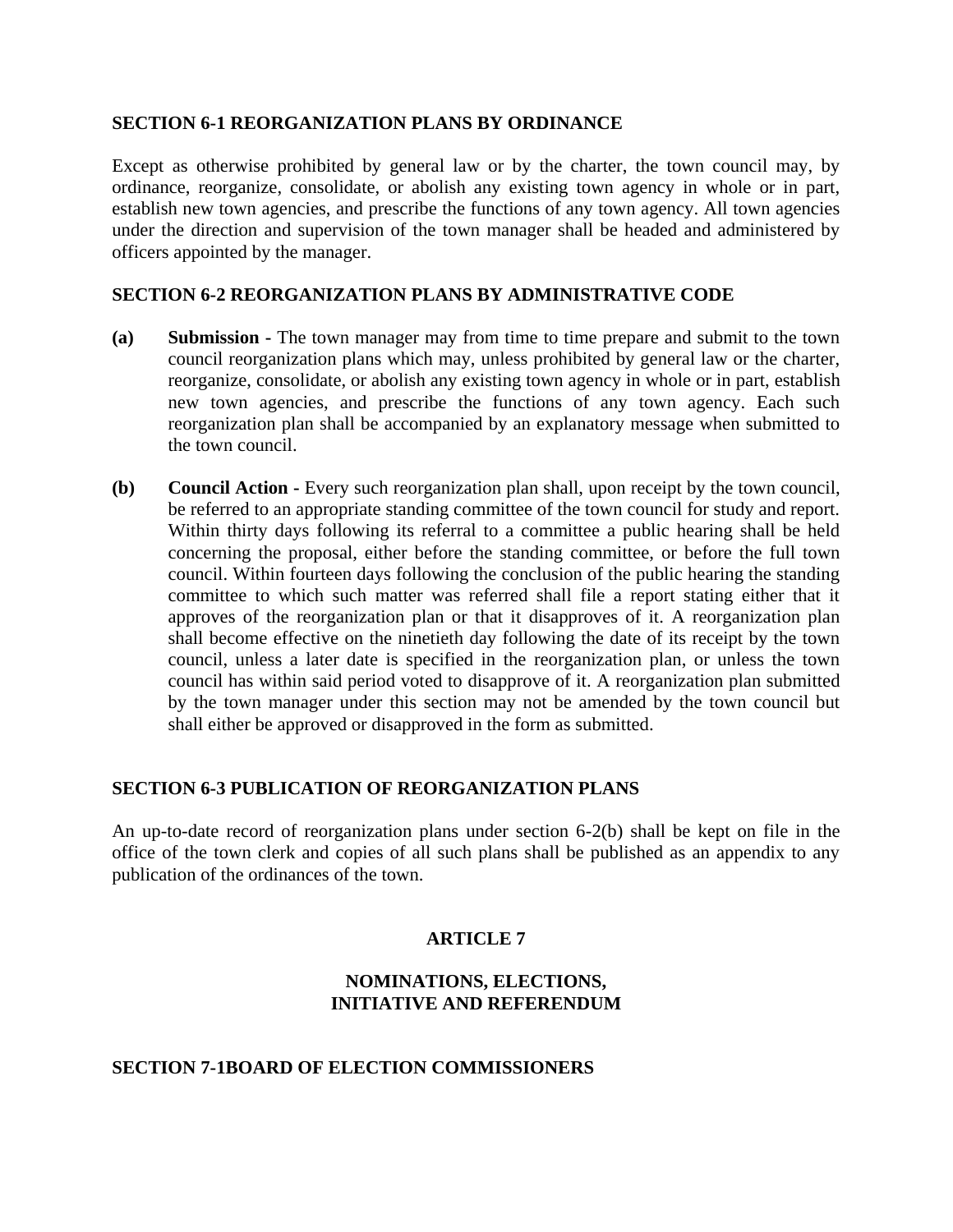- **(a) Composition -** The board of election commissioners shall consist of four persons, of whom two shall always represent each one of the two leading political parties, as defined in section one of chapter fifty of the General Laws.
- **(b) Appointment, Term of Office -** The town manager, subject to approval by the town council, shall appoint the members of the board of election commissioners for terms of four years each, so arranged that one such term of office shall expire on April first of each year. Every such appointment shall be made from a list to be submitted by the town committee of the political party from the members of which the position is to be filled, containing the names of three enrolled members of such party resident in the town, selected by a majority vote at a duly called meeting at which a quorum is present, of such committee; provided, however, if the chair of the town committee has not submitted such a list to the town manager within forty five days after a notification to the said chair by certified mail, the town manager shall make such appointment without reference to such a list. Members shall serve until the qualification of their successor. In case of a vacancy it shall be filled in the same manner as aforesaid, except it shall be for the balance of the unexpired term.
- **(c) Organization -** The board of election commissioners shall organize annually in the month of April by choosing a chair and a secretary. In case the members are unable to agree upon a chair and a secretary, such officers shall be designated by the town manager. The secretary shall keep a full and accurate record of the proceedings of the board and shall perform such other duties as the board may require.
- **(d) Powers and Duties -** All the powers, rights, privileges, liabilities and duties relating to caucuses, primaries, preliminary elections and elections by law vested in and imposed upon mayors, managers, boards of aldermen, selectmen, city or town clerks and board of registrars of voters, except the power and duty of giving notice of elections and fixing the days and hours of holding the same shall be vested in and performed by the board of election commissioners. The board may appoint such assistant commissioners and such assistants as it deems necessary, who shall at all times equally represent the two leading political parties as defined aforesaid. Said assistant commissioners shall have such powers and perform such duties as are prescribed by general law for assistant registrars of voters, and shall perform such other duties as the board may require. Persons appointed to serve temporarily as assistant commissioners shall not be subject to chapter 31 of the General Laws. The board shall have such other powers and duties as may be provided to such boards of election commissioners under section sixteen A of chapter fifty-one of the General Laws, or otherwise.
- **(e) Compensation -** The members of the board of election commissioners shall receive such compensation for their services as the town manager and town council may from time to time determine.

## **SECTION 7-2 TOWN ELECTIONS: GENERAL; PRELIMINARY**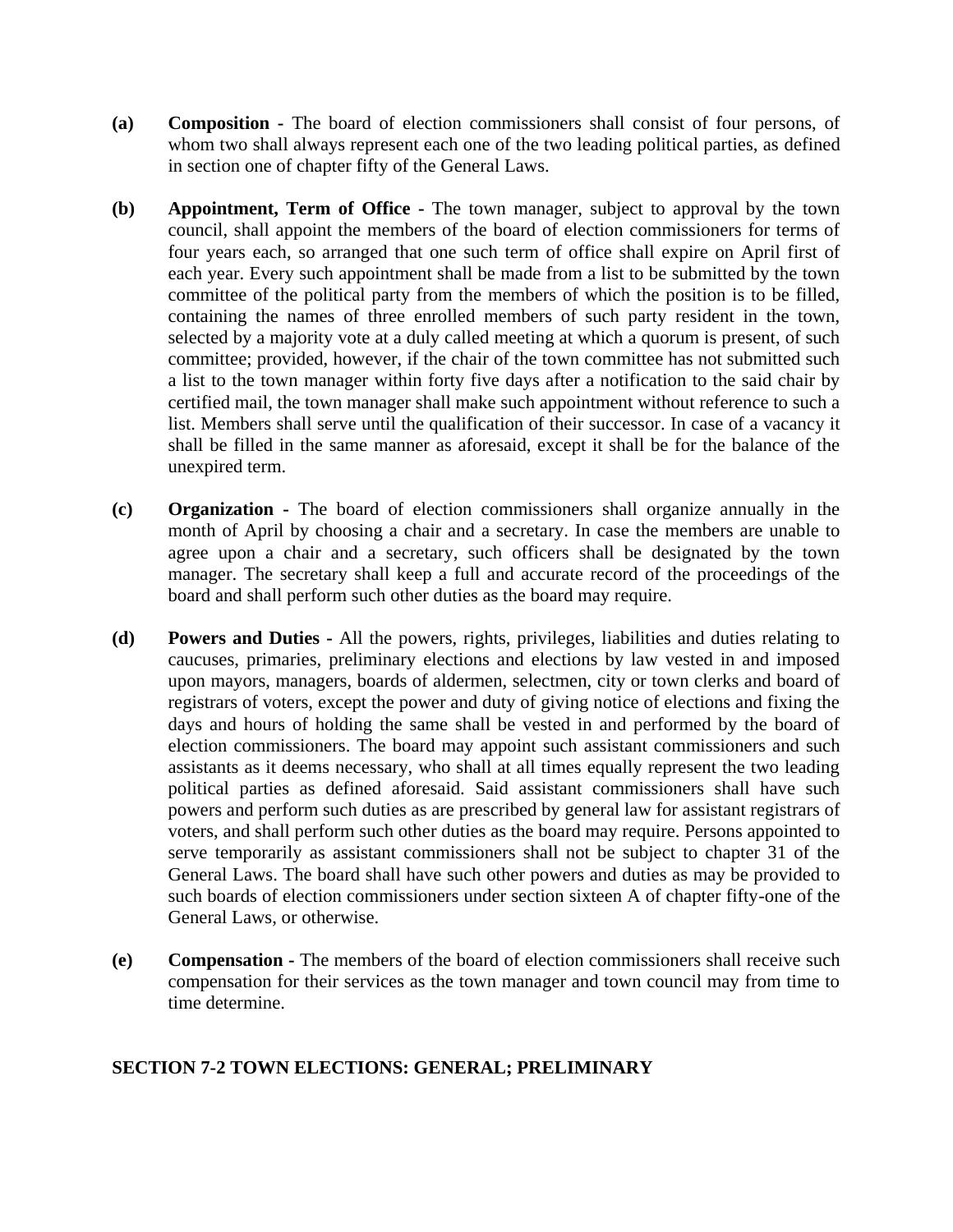The regular general town election shall be held on the first Tuesday following the first Monday in November in each odd numbered year.

On the seventh Tuesday preceding every regular general town election there shall be a preliminary election for the purpose of nominating candidates.

### **SECTION 7-3 PARTISAN ELECTIONS**

All elections for town offices shall be non-partisan and election ballots shall be printed without any party mark, emblem, or other designation whatsoever.

### **SECTION 7-4 PRELIMINARY ELECTION**

- **(a) Signature Requirements -** The number of signatures of voters required to place the name of a candidate on the official ballot to be used at a preliminary election shall be as follows: for the office of council president and member of the school committee, councillor-at-large, school committee member, or library trustee, not less than onehundred such signatures, not more than fifty of which shall be from any one district; for the office of district councillor not less than one hundred such signatures from the district from which the nomination is sought.
- **(b) Ballot Position -** The order in which names of candidates appear on the ballot for each office shall be determined by a drawing, by lot, conducted by the board of election commissioners, which shall be open to the public.
- **(c) Determination of Candidates -** The two persons receiving at a preliminary election the highest number of votes for nomination for any office shall be the sole candidates for that office whose names shall be printed on the official ballots to be used at the regular general town election at which such office is to be voted upon, and no acceptance of a nomination shall be necessary to its validity. If two or more persons are to be elected to the same office at such regular election, the several persons, in number equal to twice the number so to be elected, receiving at such preliminary election the highest number of votes for nomination for that office shall be the sole candidates for that office whose names shall be printed on the official ballots. If the preliminary election results in a tie vote among candidates for nomination receiving the lowest number of votes which, but for said tie vote, would entitle a person receiving the same to have his or her name printed on the official ballots for the election, all candidates participating in said tie vote shall have their names printed on the official ballots, although in consequence thereof there be printed on such ballots the names of candidates exceeding twice the number to be elected.
- **(d) Condition Making Preliminary Unnecessary -** If at the expiration of time for filing statements of candidates to be voted upon at any preliminary election not more than twice as many such statements have been filed with the election commission for an office as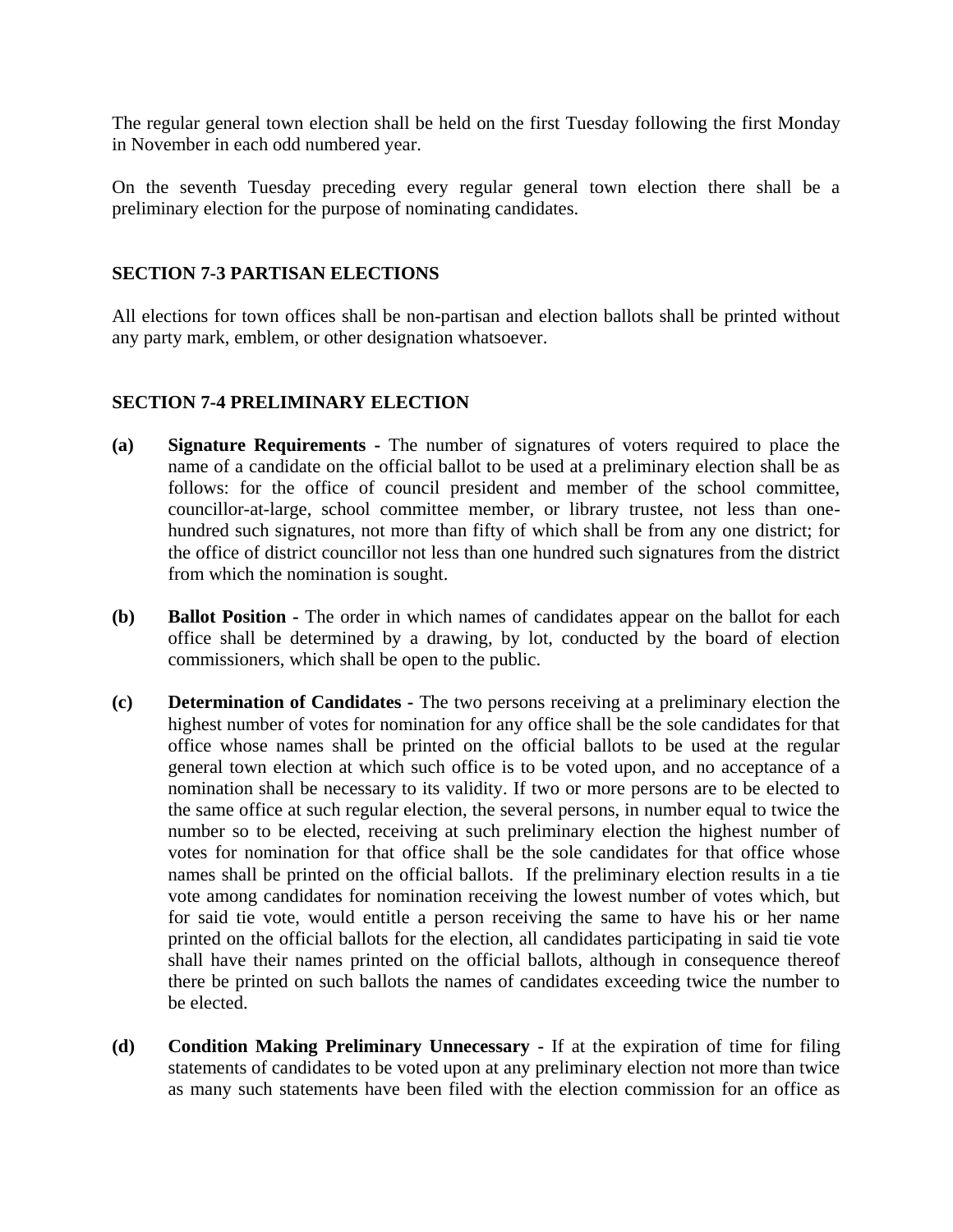candidates are to be elected to such office, the candidates whose statements have been filed with the election commission shall be deemed to have been nominated to such office, and their names shall be voted upon for such office at the succeeding general election, and the board of election commissioners shall not print their names on the ballots to be used at said preliminary election and no other nomination to such office shall be made. If in consequence it shall appear that no names are to be printed upon the official ballots to be used in any particular district or districts of the town, no preliminary election shall be held in such district or districts.

### **SECTION 7-5 BALLOT POSITION, REGULAR TOWN ELECTION**

The order in which names of candidates appear on the ballot for each office shall be determined by a drawing, by lot, conducted by the board of election commissioners which shall be open to the public.

### **SECTION 7-6 DISTRICTS**

The territory of the town shall be divided into four districts so established as to consist of compact and contiguous territory, bounded insofar as possible by the center line of known streets or ways or by other well defined limits. Each such district shall be composed of voting precincts otherwise established in accordance with general laws. The town council shall from time to time review such districts to insure their uniformity in number of inhabitants.

#### **SECTION 7-7 APPLICATION OF STATE GENERAL LAWS**

Except as expressly provided in this charter and authorized by law, all town elections shall be governed by the laws of the commonwealth relating to the right to vote, the registration of voters, the nomination of candidates, the conduct of preliminary, general and special elections, the submission of charters, charter amendments and other propositions to the voters, the counting of votes, the recounting of votes, and the determination of results.

#### **SECTION 7-8 CITIZEN PETITIONS TO COUNCIL OR SCHOOL COMMITTEE**

The town council or the school committee shall hold a public hearing and act with respect to every citizen petition which is addressed to it, which petition shall not be required to take any particular form, and is signed by one-hundred-fifty voters, or more, and which seeks the passage of a measure concerning matters other than action under section 8-11(c). The hearing shall be held by the town council or the school committee, or, in either case, by a committee or sub committee thereof, and the action by the town council or the school committee shall be taken not later than three months after the petition is filed with the clerk of the council or the secretary of the school committee, as may be appropriate. Hearings on two or more petitions filed under this section may be held at the same time and place. The clerk of the council or the secretary of the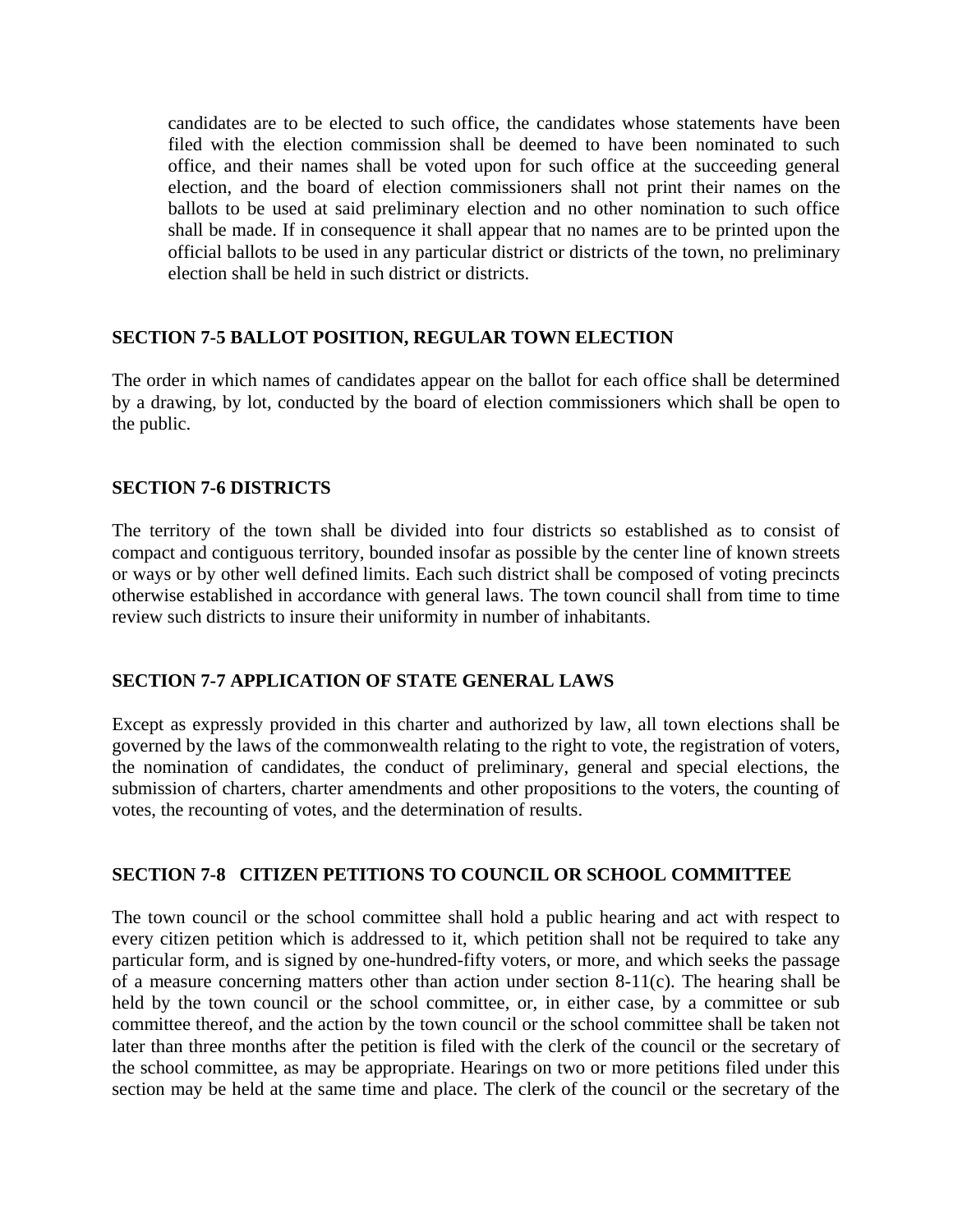school committee shall mail notice of the hearing to the ten persons whose names appear first on the petition at least forty-eight hours before the hearing. Notice, by publication, of all such hearings shall be at public expense.

## **SECTION 7-9 CITIZEN INITIATIVE MEASURES**

**(a) Commencement -** Initiative procedures shall be started by the filing of an initiative petition with the clerk of the council or the secretary of the school committee, as the case may be. The petition shall be addressed to the town council or to the school committee, shall contain a request for the passage of a particular measure, which shall be set forth in full in the petition, and shall be signed by at least ten percent of the total number of voters as of the date of the most recent town election. Signatures to an initiative petition need not all be on one paper, but all such papers pertaining to any one measure shall be fastened together and shall be filed as a single instrument, with the endorsement thereon of the name and residence address of the person designated as filing the same. With each signature on the petition there shall also appear the street and number of the residence of each signer.

Within ten days following the filing of the petition the board of election commissioners shall ascertain by what number of voters the petition has been signed, and what percentage that number is of the total number of voters as of the date of the most recent town election. The board of election commissioners shall attach its' certificate to the petition to the clerk of the council or the secretary of the school committee according to how the petition is addressed. A copy of the certificate shall also be mailed to the person designated upon such petition as having filed the same.

- **(b) Referral to Town Attorney -** If the board of election commissioners determines that a petition has been signed by a sufficient number of voters, the clerk of the council or the secretary of the school committee, as the case may be, shall forthwith following receipt of such certificate deliver a copy of the petition to the town attorney. Within fifteen days following the date a copy of the petition is delivered to the town attorney, the town attorney shall, in writing, advise the town council or the school committee, as may be appropriate, whether the measure as proposed may lawfully be proposed by the initiative process and whether, in its present form, it may be lawfully adopted by the town council or by the school committee. If the opinion of the town attorney is that the measure is not in proper form, the town attorney shall state the reasons in full in the reply. A copy of the opinion of the town attorney shall also be mailed to the person designated on the petition as having filed the same.
- **(c) Action on Petitions -** Within thirty days following the date a petition has been returned to the clerk of the council or to the secretary of the school committee by the town attorney, and after publication in accordance with the provisions of section 2-8(c), the town council or the school committee shall act with respect to each initiative petition by passing it without change, by passing a measure which is stated to be in lieu of an initiative measure, or by rejecting it. The passage of a measure which is in lieu of the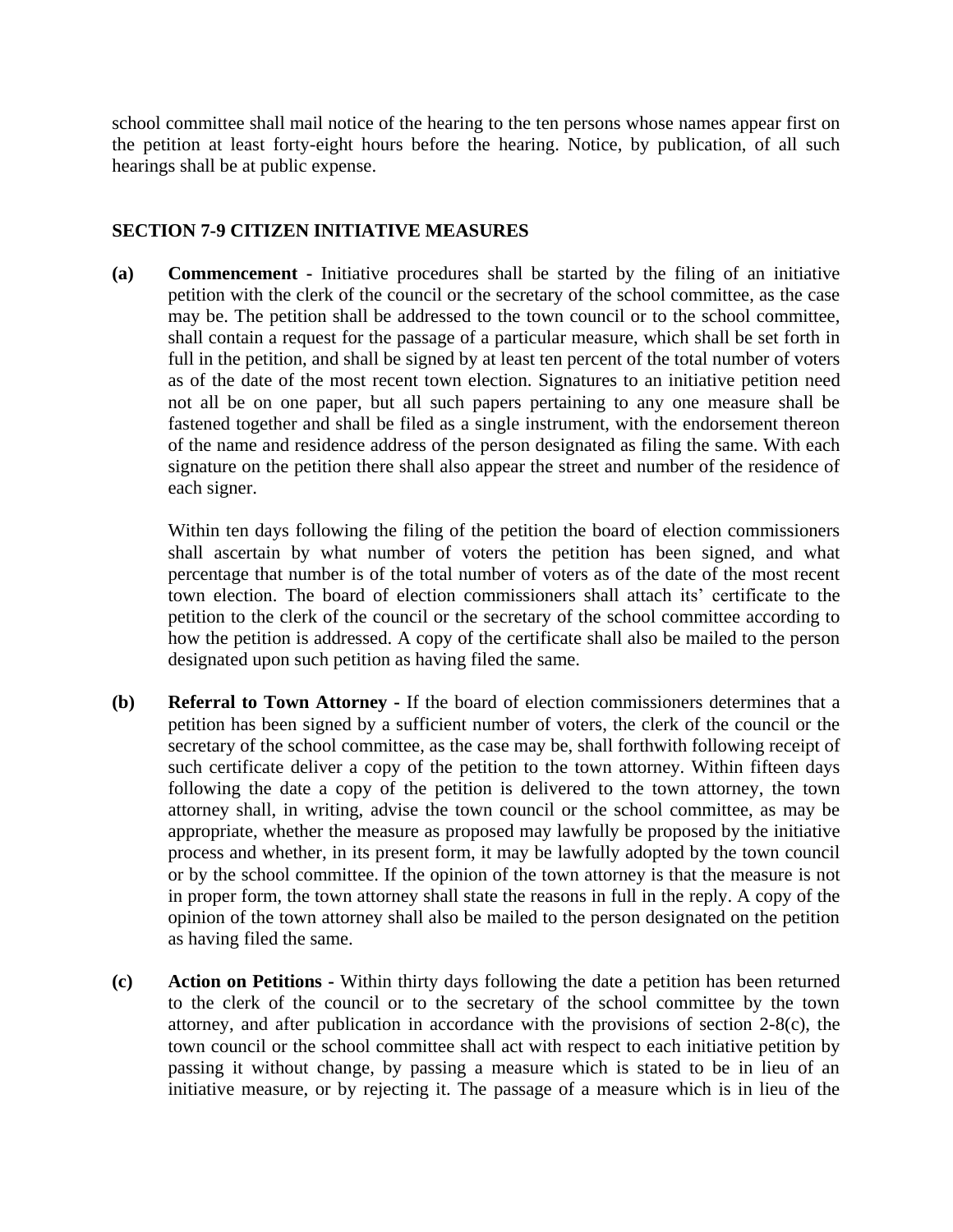initiative measure shall be deemed to be a rejection of the initiative measure. If, at the expiration of the said thirty days the town council or the school committee has not voted on such petition, no other business of said council or committee shall be in order or lawfully acted upon until a vote to approve of the measure, to disapprove of the measure, or to adopt some other measure in lieu thereof, has been taken.

- **(d) Supplementary Petitions -** Within forty-five days following the date an initiative petition has been rejected, a supplemental initiative petition may be filed with the clerk of the council or the secretary of the school committee. The supplemental initiative petition shall be signed by a number of additional voters which is equal to five percent of the total number of voters as of the date of the most recent town election. If the number of signatures to such supplemental petition is found to be sufficient by the board of election commissioners, the town council shall call a special election to be held on a date fixed by it not less than thirty nor more than forty-five days following the date of the certificate of the board of election commissioners that a sufficient number of voters have signed the supplemental initiative petition, and shall submit the proposed measure, without alteration, to the voters for determination; provided, however, if any other town election is to be held within one-hundred-twenty days following the date of the said certificate, the town council may omit the calling of such special election and cause said question to appear on the election ballot at such approaching election for determination by the voters.
- **(e) Publication -** The full text of any initiative measure which is submitted to the voters shall be published in a local newspaper not less than seven nor more than fourteen days preceding the date of the election at which such question is to be voted upon. Additional copies of the full text shall be available for distribution to the public in the office of the board of election commissioners.
- **(f) Form of Question -** The ballots used when voting on a measure proposed by the voters under this section shall contain a question in substantially the following form:

Shall the following measure which was proposed by voters in an initiative petition take effect?

(Here insert the full text of the proposed measure, or a fair, concise summary, as determined and prepared by the town attorney, in consultation with the town clerk.)

YES \_\_\_  $NO$ 

**(g) Time of Taking Effect -** If a majority of the votes cast on the question is in the affirmative, the measure shall be deemed to be effective forthwith, unless a later date is specified in such measure; provided, however, that no such measure shall be deemed to be adopted if fewer than twenty percent of the total number of voters of the town, as of the date of the most recent town election, participate at such election.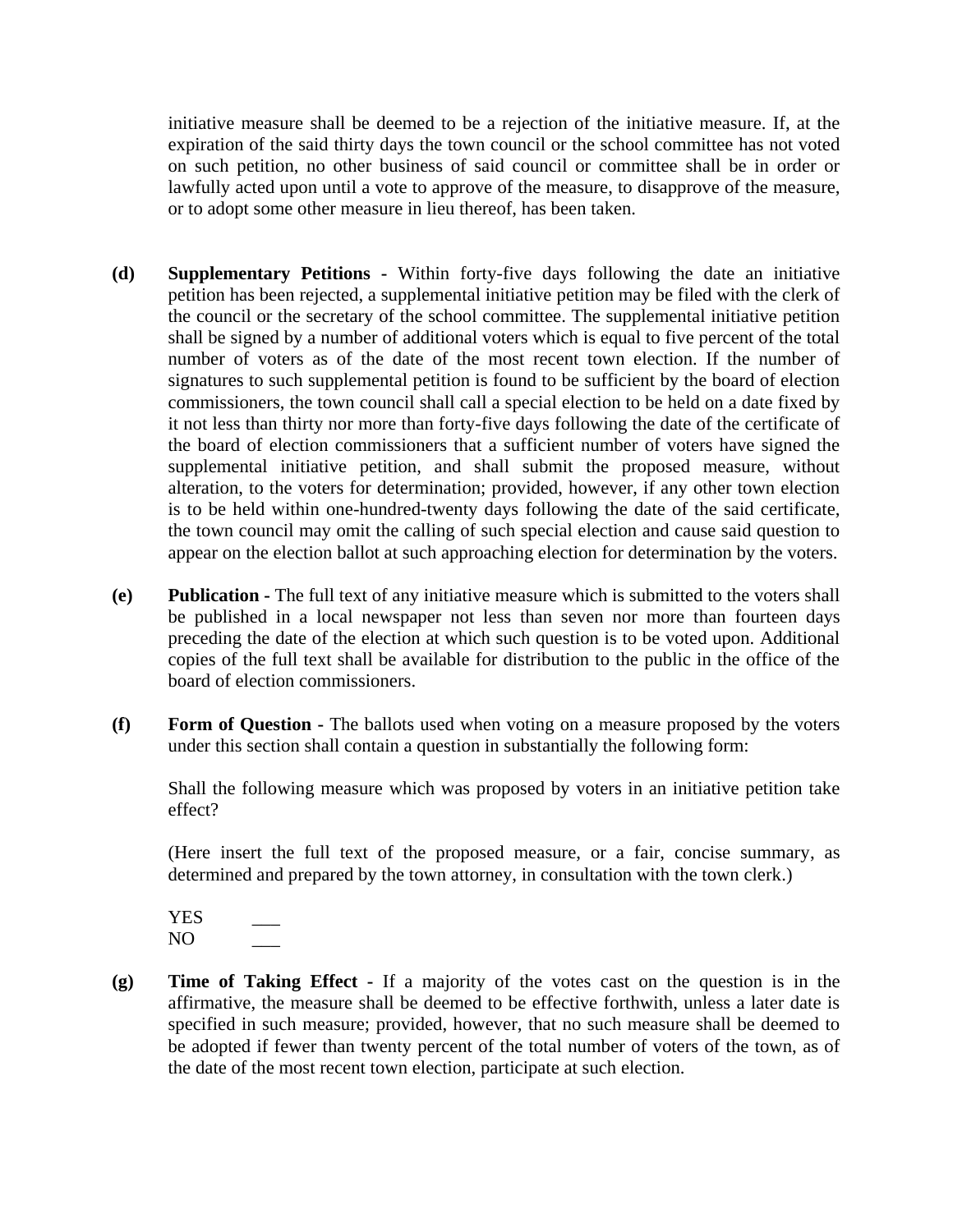#### **SECTION 7-10 CITIZEN REFERENDUM PROCEDURES**

- **(a) Petition, Effect on Final Vote -** If, within twenty days following the date on which the town council or the school committee has voted finally to approve of any measure, a petition signed by a number of voters equal to fifteen percent of the total number of voters as of the date of the most recent town election and addressed to the town council or to the school committee, as the case may be, against the measure or any part thereof is filed with the secretary of the school committee or clerk of the council, the effective date of such measure shall be temporarily suspended. The school committee or the town council shall forthwith reconsider its vote on such measure or part thereof, and, if such measure is not rescinded the town council shall provide for the submission of the question for a determination by the voters either at a special election which it may call at its convenience, or within such time as may be requested by the school committee, or at the next regular town election, but pending such submission and determination the effect of such measure shall continue to be suspended.
- **(b) Certain Initiative Provisions to Apply -** The petition described in this section shall be termed a referendum petition and insofar as applicable, Section 7-9 (a), (b) and (e) shall apply to such referendum petitions, except that the words "measure or part thereof protested against" shall be deemed to replace the word "measure" in said sections wherever it may occur and the word "referendum" shall be deemed to replace the word "initiative" wherever it may occur in said sections.

**Form of Question**-The question that shall appear on the ballot shall take the following form:

Shall the following measure enacted by the Town Council take effect?

(Here insert the full text of the proposed measure, or a fair, concise summary of the measure, as determined and prepared by the town attorney in consultation with the town clerk)

 $YES$   $\_\_$ NO \_\_\_\_

## **SECTION 7-11 INELIGIBLE MEASURES**

None of the following shall be subject to the initiative or the referendum procedures: (1) proceedings relating to the internal organization or operation of the town council or of the school committee, (2) an emergency measure adopted in conformity with the charter, (3) the town budget or the school committee budget as a whole, (4) revenue loan orders, (5) any appropriation for the payment of the town's debt or debt service, (6) an appropriation of funds to implement a collective bargaining agreement, (7) proceedings relating to the election, appointment, removal, discharge, employment, promotion, transfer, demotion, or other personnel action, (8) any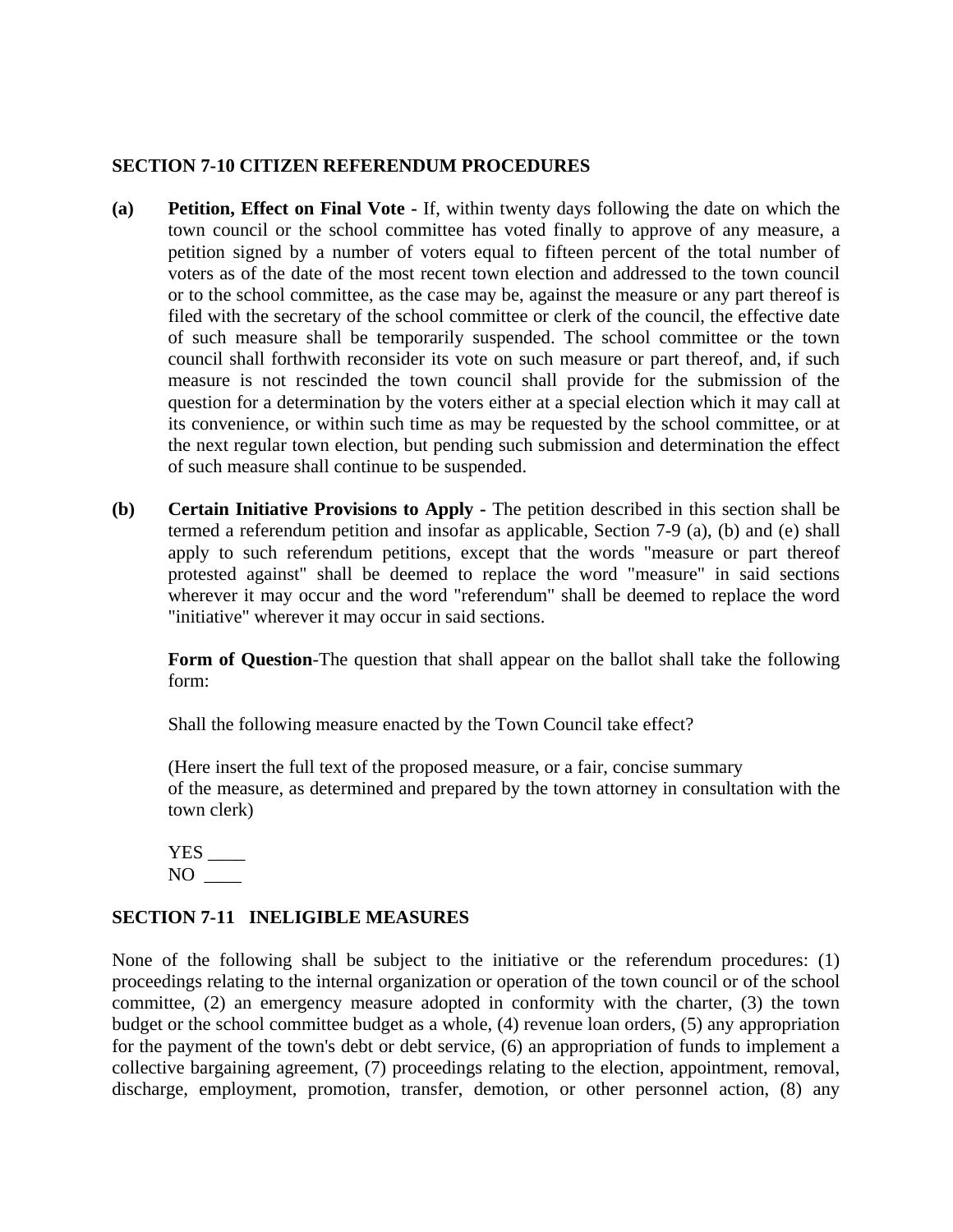proceedings repealing or rescinding a measure or part thereof which is protested by referendum procedures, and (9) any proceedings providing for the submission or referral of any measure to the voters at an election.

#### **SECTION 7-12 SUBMISSION OF OTHER MATTERS TO VOTERS**

The town council may of its own motion, and shall, at the request of the school committee, if a measure originates with that body and pertains to affairs under its jurisdiction, submit to the voters at any regular town election for adoption or rejection any measure in the same manner and with the same force and effect as are hereby provided for submission by petitions of voters.

## **SECTION 7-13 CONFLICTING PROVISIONS**

If two or more measures passed at the same election contain conflicting provisions, only the one receiving the greatest number of affirmative votes shall take effect.

## **ARTICLE 8**

## **GENERAL PROVISIONS**

## **SECTION 8-1 CHARTER CHANGES**

- **(a) In General -** This charter may be replaced, revised or amended in accordance with any procedure made available under the state constitution, or by statutes enacted in accordance with the state constitution.
- **(b) Periodic Review -** The town council shall provide, in every year ending in a zero, for a complete review of the charter by the entire council and six additional voters to be appointed by the council president. The said committee shall file a report within the said year recommending any changes in the charter which it may deem to be necessary or desirable**,** unless an extension is authorized by vote of the town council.

## **SECTION 8-2 SEVERABILITY**

The provisions of this charter are severable. If any provision of this charter is held invalid, the other provisions shall not be affected thereby. If the application of this charter, or any of its provisions, to any person or circumstance is held invalid, the application of this charter and its provisions to other persons and circumstances shall not be affected thereby.

## **SECTION 8-3 SPECIFIC PROVISION TO PREVAIL**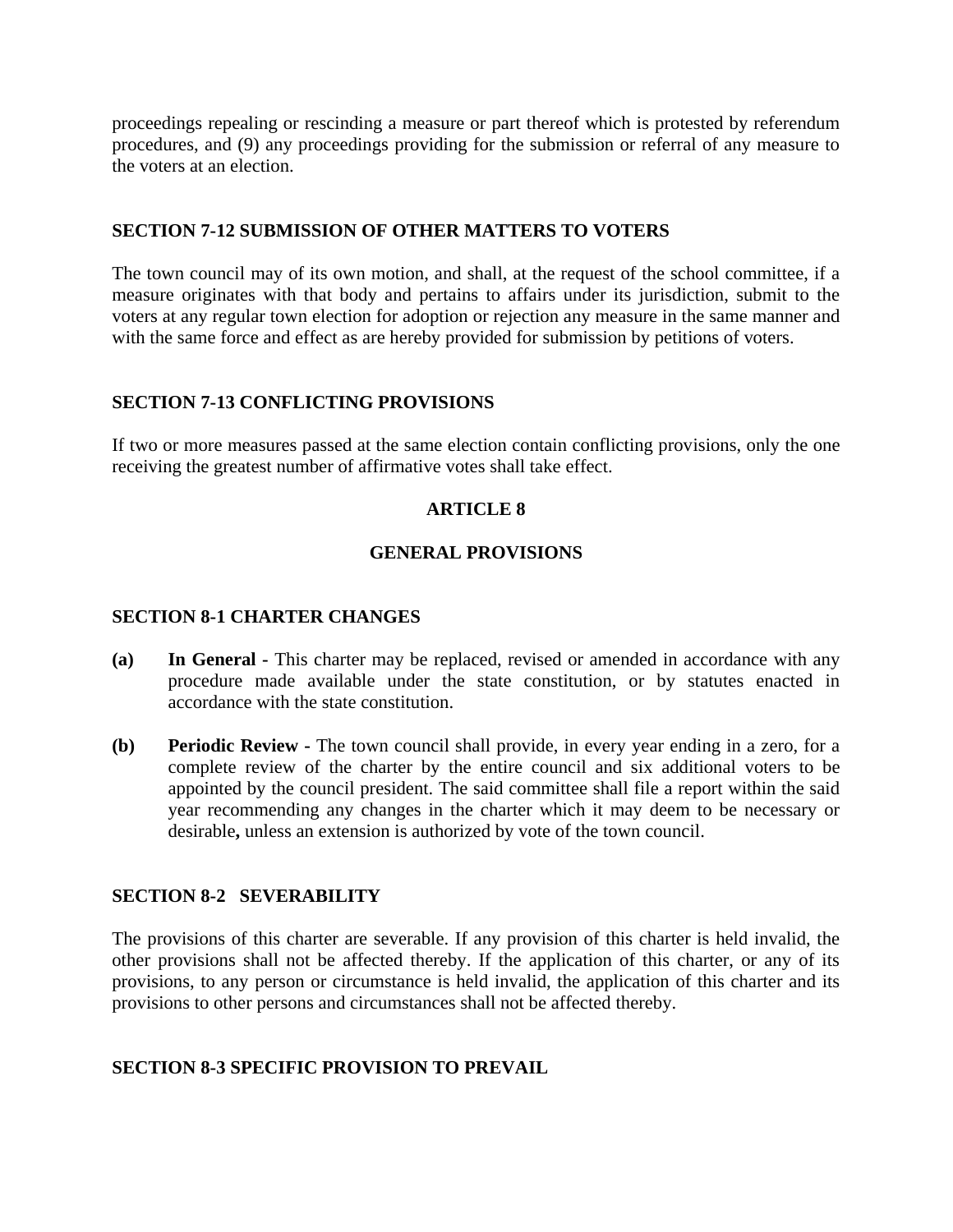To the extent that any specific provision of this charter may conflict with any other provision expressed in general terms, the specific provision shall prevail.

## **SECTION 8-4 RULES AND REGULATIONS**

A copy of all rules and regulations adopted by town agencies shall be placed on file in the office of the town clerk and posted on the town website and shall be available for review by any person who requests such information at any reasonable time. No rule or regulation adopted by any town agency shall become effective until five days following the date it is so filed.

## **SECTION 8-5 CODIFICATION OF ORDINANCES**

The town council shall provide, in each year ending in two, for a complete review and recodification of all ordinances of the town for the purpose of determining if any amendments or revisions may be necessary or desirable and to ensure internal consistency. Such review shall be conducted under the supervision of the town attorney, or, if the town council so directs, by special counsel appointed for that purpose. A report, with recommendations, shall be submitted within the said year.

The town clerk shall annually review all ordinances adopted since the close of the previous fiscal year, insert them in their proper place in the code of ordinances, and publish them on the town's website.

## **SECTION 8-6 UNIFORM PROCEDURES APPLICABLE TO MULTIPLE MEMBER BODIES**

- **(a) Meetings -** All multiple-member bodies of the town shall meet regularly at such times and places as they may, by their own rules, prescribe, unless some other provision is made by ordinance or by law. Special meetings of any multiple-member body shall be held on the call of the chair or by one third of the members thereof, by written which contains a list of the item or items to be acted upon. Except in case of an emergency such notice shall be posted on the town bulletin board at least forty-eight hours, excluding Saturdays, Sundays and legal holidays in advance of the time set for such meeting and delivered to members of such multi-member body, forthwith, after such posting.
- **(b) Rules and Journals -** Each multiple-member body shall determine its own rules and order of business unless another provision is made by ordinance or by law, and shall provide for the keeping of a journal of its proceedings. These rules and journals shall be a public record, and certified copies shall be kept on file in the office of the town clerk, in the Watertown Free Public Library and posted on the town's website.
- **(c) Voting -** If requested by any member, any vote of any multiple-member body shall be taken by a call of the roll and the vote of each member shall be recorded in the journal;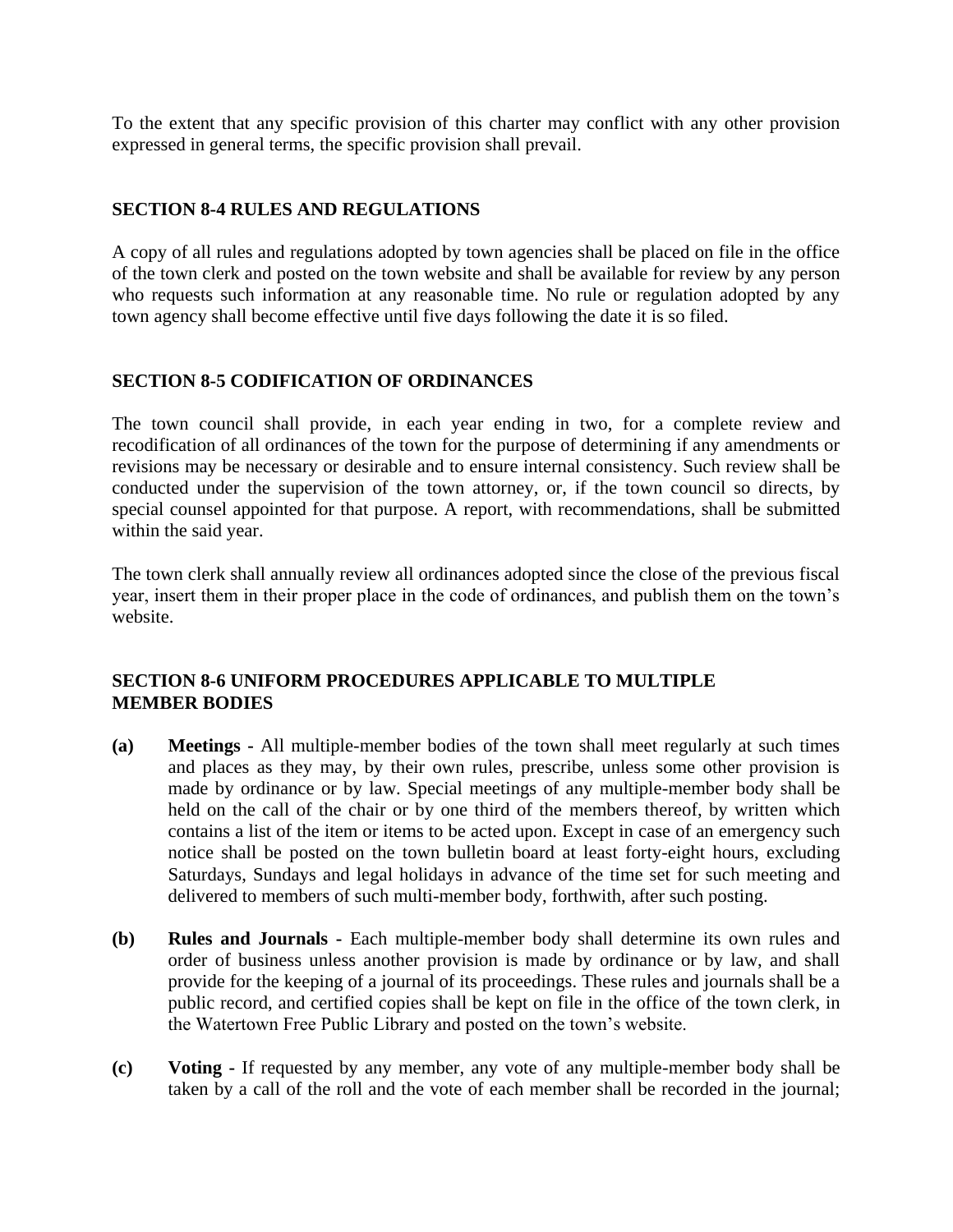provided, however, that if the vote is unanimous only that fact need be recorded.

- **(d) Quorum -** A majority of the members of a multiple-member body shall constitute a quorum, but a smaller number may meet and adjourn from time to time.
- **(e) Conflict of Interest-** Unless such service may otherwise be authorized by law, no member of an elected multiple-member body shall, while holding such office, hold any other town office or employment for which a salary or other emolument is payable from the town treasury. No member of an elected multiple-member body shall hold any compensated appointed town office or employment until six months following the date on which the person's elected service to the town is terminated. This provision shall not prevent a town officer or town employee who has taken a leave of absence from such office or employment from resuming the same office or employment following service as an elected member of a multiple member board.

Provided, however, that an elected member of the town council shall not be prohibited by the preceding paragraph from holding a position under the authority of the school committee; and further that if the council president shall hold such an office or position the town council shall, by vote, designate the vice president or some other member of the town council not so ineligible to serve as school committee member in the council president's place, and such councillor shall have all the powers and duties of the council president serving as a school committee member as set forth in section 4-1 of this charter.

#### **SECTION 8-7 NUMBER**

Words importing the singular number may extend and be applied to several persons or things; words importing the plural number may include the singular.

#### **SECTION 8-8 REFERENCES TO GENERAL LAWS**

All references to General Laws contained in the charter refer to the General Laws of the Commonwealth of Massachusetts and are intended to refer to and to include any amendments or revisions to such chapters or sections, or to the corresponding chapters and sections of any rearrangement, recodification, or revision of such statutes enacted or adopted subsequent to the adoption of this charter.

#### **SECTION 8-9 CERTIFICATE OF ELECTION OR APPOINTMENT**

Every person who is elected, including those elected by the town council, or appointed to an office of the town shall receive a certificate of such election or appointment from the town clerk.

Except as otherwise provided by law, before performing any act under an appointment or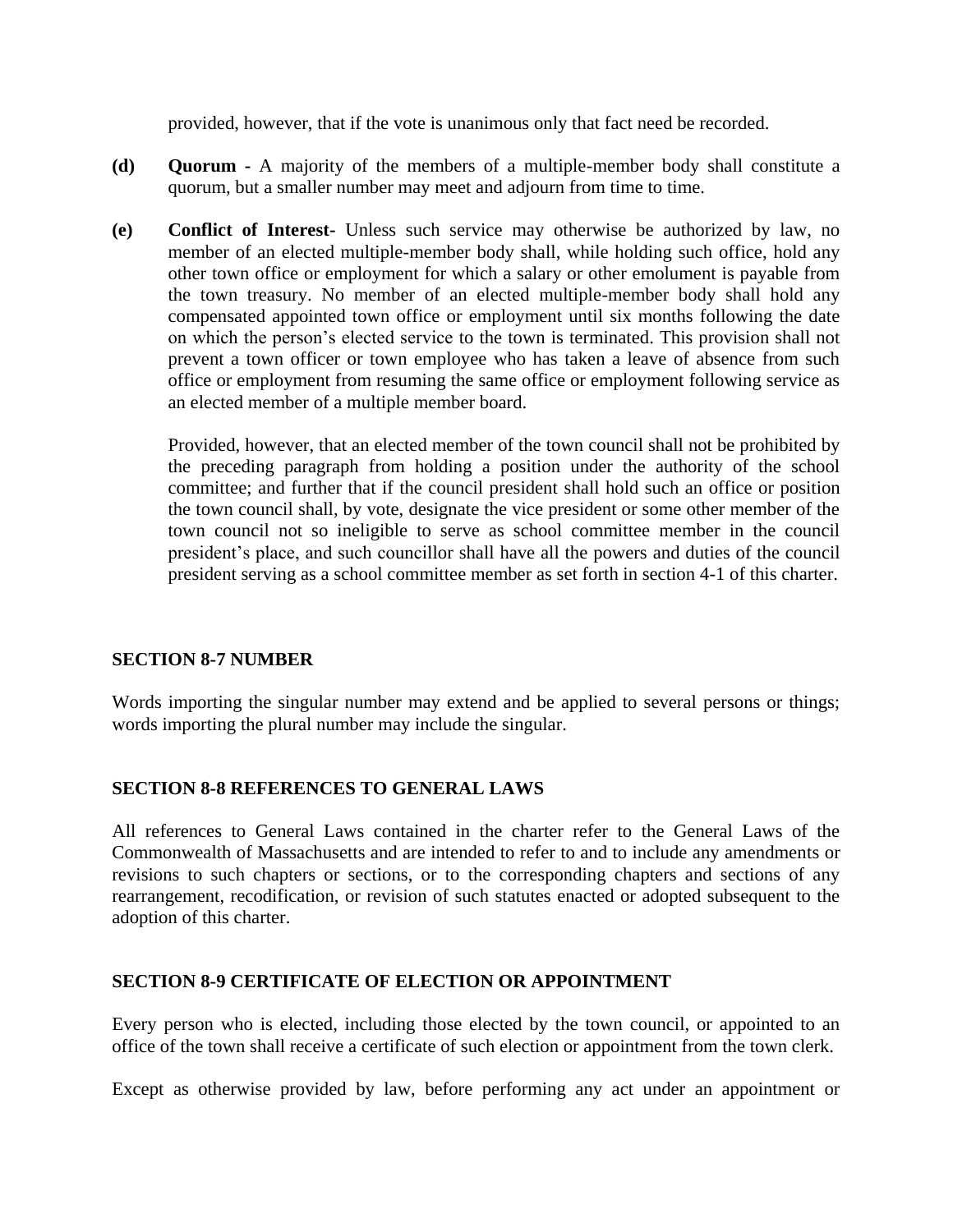election, all such persons shall take and subscribe to an oath of office and be sworn to the faithful performance of their duties.

## **SECTION 8-10 NOTICE OF VACANCIES**

Whenever a vacancy shall occur in any town office or in the employment of the town, or, when by reason of a retirement, or resignation, or the expiration of a fixed term, or otherwise, a vacancy can be anticipated, the town manager or other appointing authority shall forthwith cause public notice of such vacancy or impending vacancy to be publicly posted on the town bulletin board for not less than ten days. Each such notice shall contain a brief description of the duties of the office or position and shall indicate a list of necessary or desirable qualifications for the office or position. Any person who desires to be considered for an appointment to fill such vacancy may, within ten days following the date the notice is posted, or such longer period as may be indicated in such announcement, file with the appointing authority a statement setting forth with reasonable clarity and specificity, the qualifications of such person for such appointment. No permanent appointment to fill any position shall be effective until at least fourteen days have elapsed following such posting to permit the reasonable consideration of all such applicants. This section shall not apply to positions covered under the civil service law and rules or if in conflict with the provisions of a collective bargaining agreement.

### **SECTION 8-11 PENALTIES FOR ELECTED OFFICIALS CONVICTED OF A FELONY**

- (a) Definition For the purposes of this section of the charter, "conviction" means a finding of guilt resulting from a plea of guilty, the decision of a court or magistrate or the verdict of a jury, irrespective of the pronouncement of judgment or sentence or the suspension thereof.
- (b) Criminal Actions Involving Discharge of Official Duties Notwithstanding any general or special law or charter provision to the contrary, any person convicted of any criminal offense involving a violation of the person's official duties in any elective office at the time of conviction shall be deemed to have vacated said office at the time of conviction.
- (c) Felony Conviction Notwithstanding any general or special law or charter provision to the contrary, any person convicted of a felony in any jurisdiction of the United States, while holding elective office in the town of Watertown, who still holds such elective office at the time of conviction, may be subject to censure, permanent removal from any committee chairs held by virtue of the office, or expulsion by a two-thirds vote of the remaining members of the body of which the elected official is a member, and said body shall have authority to exclude said officer and to declare the office vacant.
- (d) Reversal of Conviction or Pardon If the conviction is reversed or vacated and the term of such person has not yet expired, the elected official shall be restored to office with all its rights. If pardoned, the official shall not by reason thereof be restored, unless it is so expressly ordered by the terms of the pardon or by majority vote of the members of the body. If an elected official is restored to office in accordance with this section after a conviction is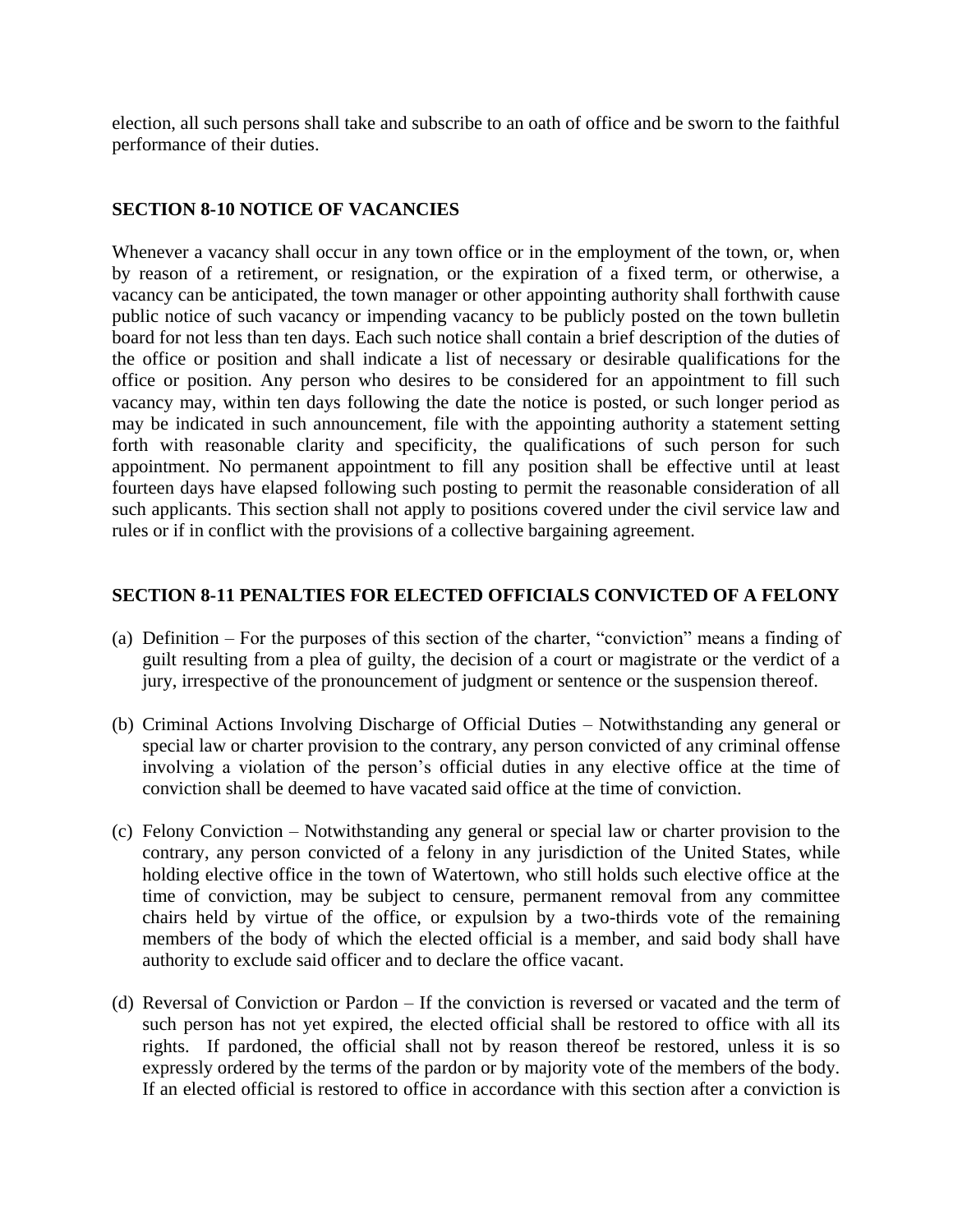reversed or vacated, any person previously chosen to fill the vacancy created as a result of such prior conviction shall be deemed to have vacated the office at the time the conviction is reversed or vacated.

#### **ARTICLE 9**

#### **TRANSITIONAL PROVISIONS**

#### **SECTION 9-1 CONTINUATION OF EXISTING LAWS, ETC.**

All general laws, special laws, town ordinances, and rules and regulations of or pertaining to the town that are in force when any amendments to this charter takes effect, and not specifically or by implication repealed hereby, shall continue in full force and effect until amended or repealed, or rescinded by due course of law, or until they expire by their own limitation.

#### **SECTION 9-2 CONTINUATION OF GOVERNMENT AND ADMINISTRATION**

Except as otherwise provided in this charter, following a charter amendment all town agencies shall continue to perform their duties until reselected, or until successors to their respective positions are duly appointed or elected and qualified, or until their duties have been transferred and assumed by another agency as so provided.

#### **SECTION 9-3 TRANSFER OF RECORDS AND PROPERTY**

All records, property and equipment whatsoever of any town agency, or part thereof, the powers and duties of which are assigned in whole or in part to another town agency pursuant to a charter amendment, shall be transferred forthwith to such agency.

#### **SECTION 9-4 CONTINUATION OF PERSONNEL**

Following a charter amendment affecting a particular town office, position or employment, any person holding such town office or position in the administrative service of the town, or any person holding full time employment under the town, shall subject to appropriation and the continued existence of such office, position or employment, retain the same and continue to perform the duties thereof until provision shall have been made for the performance of those duties by another person or agency unless sooner removed in accordance with this charter, applicable collective bargaining agreement, employment contract or ordinance; provided, however, no person in the permanent full time service of the town shall forfeit the employee's pay grade, or time in service of the town. Subject to appropriation and in accord with the provisions of any applicable collective bargaining agreement, all such persons shall be retained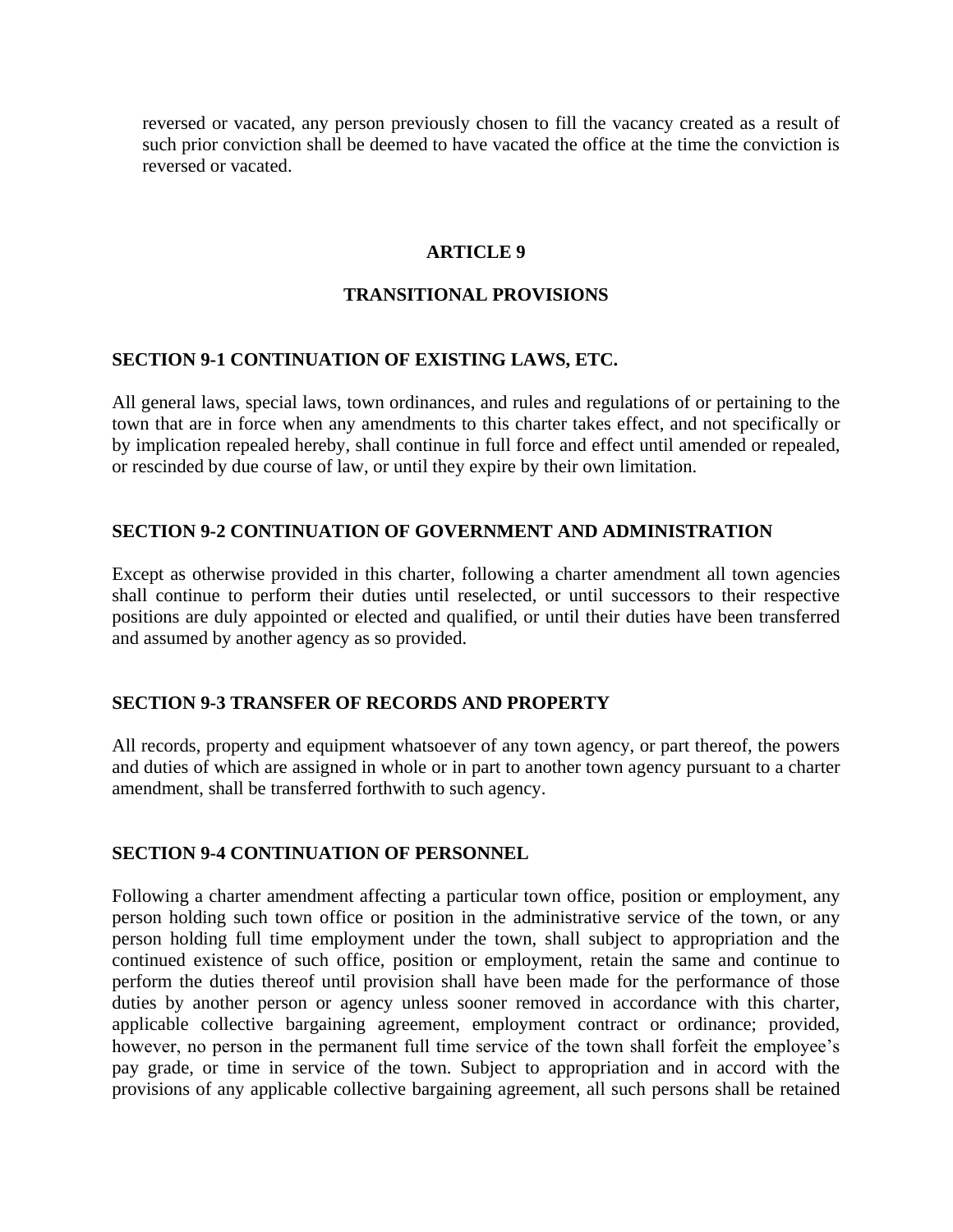in a capacity as similar to the capacity in which they were serving at the time this charter is amended as is practicable, and any reduction in the personnel needs of the town shall be accomplished through a policy of attrition, unless specific provision is otherwise made.

### **SECTION 9-5 EFFECT ON OBLIGATIONS, TAXES, ETC.**

All official bonds, recognizances, obligations, contracts, and other instruments entered into or executed by or to the town before the adoption of this charter, and all taxes, assessments, fines, penalties, forfeitures, incurred or imposed, due or owing to the town, shall be enforced and collected, and all writs, prosecutions, actions and cause of action, except as herein otherwise provided, shall continue without abatement and remain unaffected by the charter or any amendment thereto; and no legal act done by or in favor of the town shall be rendered invalid by reason of the adoption or amendment of this charter. .

### **SECTION 9-6 TEMPORARY ADMINISTRATIVE CODE**

.

- (a) Until such time as another provision is made in accordance with the provisions of the charter, for a different organization of the administration of the government of the town, the following temporary provisions shall be in effect.
	- (i) The town manager shall appoint the following town officers who shall serve at his or her pleasure:

a town clerk, a town treasurer-collector, a personnel assistant, a superintendent of public works and an administrative assistant and other department heads or deputy town managers as may be authorized by the town council.

- (ii) The town manager shall appoint the following officers, subject to the civil service law and rules: a fire chief, a police chief and a purchasing agent.
- (iii) The town manager shall appoint the following town officers for a term of years:

constables, members of a council on aging and the staff of such council, an animal inspector and a veterans' services director.

Provided, however, that to the extent that any of these offices set forth in this section are no longer required, this section shall not be interpreted to require the town manager to make appointments thereto.

(iv) The town manager shall appoint the following town officers, subject to the approval of the town council; and in accordance with the provisions of applicable laws, provided, however, if the town council shall fail to take any action on a proposed appointment by the town manager within thirty days following the date notice of such appointment is filed by the town manager with the town council,